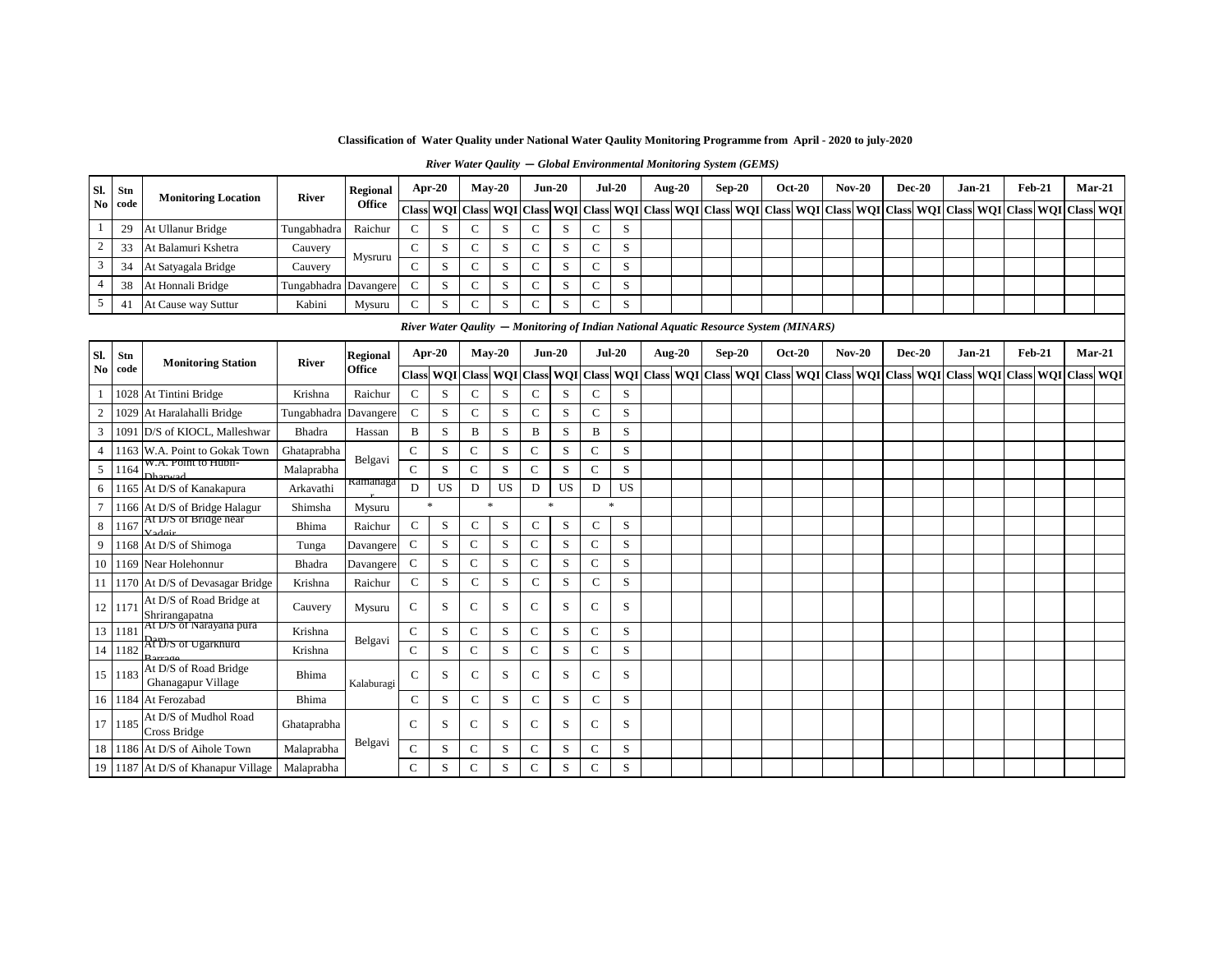| SI.    | Stn     | <b>Monitoring Station</b>                                                      | River              | <b>Regional</b> | Apr-20        |             |                     | $May-20$  |              | $Jun-20$                   |              | $Jul-20$  | <b>Aug-20</b> | $Sep-20$ | <b>Oct-20</b>                                     | <b>Nov-20</b> | <b>Dec-20</b> | $Jan-21$                                              | $Feb-21$ |  | $Mar-21$ |
|--------|---------|--------------------------------------------------------------------------------|--------------------|-----------------|---------------|-------------|---------------------|-----------|--------------|----------------------------|--------------|-----------|---------------|----------|---------------------------------------------------|---------------|---------------|-------------------------------------------------------|----------|--|----------|
| No.    | code    |                                                                                |                    | <b>Office</b>   |               |             | Class WQI Class WQI |           |              | Class WQI                  |              |           |               |          | Class WQI Class WQI Class WQI Class WQI Class WQI |               |               | Class   WOI   Class   WOI   Class   WOI   Class   WOI |          |  |          |
| 20     |         | 1195 At Kushalnagar                                                            | Cauvery            |                 | B             | S           | $\mathbf{B}$        | S         | B            | S                          | $\mathbf{B}$ | S         |               |          |                                                   |               |               |                                                       |          |  |          |
| 21     |         | 1196 D/S of Hunsur Town                                                        | Lakshman<br>Tirtha | Mysuru          |               | $\ast$      | $\ast$              |           |              | $\ast$                     | $\mathsf{C}$ | S         |               |          |                                                   |               |               |                                                       |          |  |          |
| 22     |         | 1197 At Saragur Village                                                        | Kabini             |                 | $\mathcal{C}$ | S           | $\mathsf{C}$        | S         | $\mathbf C$  | S                          | $\mathbf C$  | S         |               |          |                                                   |               |               |                                                       |          |  |          |
| 23     |         | 1198 at Napoklu Bridge                                                         | Cauvery            |                 | $\, {\bf B}$  | S           | $\, {\bf B}$        | S         | B            | S                          | $\mathbf B$  | ${\bf S}$ |               |          |                                                   |               |               |                                                       |          |  |          |
| 24     | 1199    | At D/S of Holenarasipura                                                       | Hemavathi          | Hassan          | ${\bf C}$     | S           | $\mathsf{C}$        | S         | $\mathsf C$  | S                          | $\mathbf C$  | S         |               |          |                                                   |               |               |                                                       |          |  |          |
| 25     | 1200    | Near Yediyur on NH-47                                                          | Shimsha            | Tumakuru        | D             | <b>US</b>   | D                   | <b>US</b> | $\mathsf{C}$ | S                          | $\mathsf C$  | S         |               |          |                                                   |               |               |                                                       |          |  |          |
| 26     |         | 1386 D/S of Karekura Village                                                   | Cauvery            | Mysuru          | $\mathbf C$   | S           | $\mathsf{C}$        | S         | $\mathbf C$  | S                          | $\mathbf C$  | S         |               |          |                                                   |               |               |                                                       |          |  |          |
| $27\,$ |         | 1387 D/S of Bhadravathi City                                                   | Bhadra             | Davangere       | $\mathbf C$   | $\mathbf S$ | $\mathsf{C}$        | S         | $\mathbf C$  | S                          | D            | <b>US</b> |               |          |                                                   |               |               |                                                       |          |  |          |
| 28     | 1444    | At D/S of West Coast Paper<br>Mills                                            | Kali               | Dharwad         | $\mathsf{C}$  | S           | $\mathsf{C}$        | S         | $\mathsf C$  | S                          | $\mathsf{C}$ | S         |               |          |                                                   |               |               |                                                       |          |  |          |
| 29     | 1445    | Kabini, W.A. Point at<br>KIADB, Nanjangud                                      | Kabini             |                 | $\mathsf{C}$  | S           | $\mathsf{C}$        | S         | ${\bf C}$    | $\boldsymbol{\mathcal{S}}$ | ${\bf C}$    | S         |               |          |                                                   |               |               |                                                       |          |  |          |
| 30     | 1446    | Hebbala Valley near<br>Mandya                                                  | Hebbala            | Mysuru          |               | $\ast$      | $\ast$              |           | E            | US                         | E            | <b>US</b> |               |          |                                                   |               |               |                                                       |          |  |          |
| 31     |         | Bhima River Confluence of<br>1888 Jewagri Town Sewage<br><b>Disposal Point</b> | Bhima              | Kalaburagi      | $\mathsf{C}$  | S           | $\mathsf{C}$        | S         | $\mathbf C$  | S                          | $\mathsf{C}$ | S         |               |          |                                                   |               |               |                                                       |          |  |          |
| 32     | 1889    | Ankali Bridge Along<br>Chikkodi Kagwad Road                                    | Krishna            | Belgavi         | $\mathsf{C}$  | S           | $\mathsf{C}$        | S         | $\mathsf{C}$ | S                          | $\mathsf{C}$ | S         |               |          |                                                   |               |               |                                                       |          |  |          |
| 33     | 1891    | Karanja river near<br>byalahalli village                                       | Karanja river      | Bidar           |               | $\ast$      |                     | $\ast$    | $\mathsf{C}$ | S                          | $\mathsf{C}$ | S         |               |          |                                                   |               |               |                                                       |          |  |          |
|        |         | Netravathi U/S of Dharma<br>34 1892 Stala at Water Supply<br>Intake point      | Netravathi         | Mangaluru       | B             | S           | B                   | S         | B            | S                          | A            | S         |               |          |                                                   |               |               |                                                       |          |  |          |
|        |         | Yagachi River Near<br>35 1893 Pumping<br><b>Stations Hassan City</b>           | Yagachi            | Hassan          | $\mathsf{C}$  | S           | $\mathsf{C}$        | S         | $\mathsf C$  | S                          | $\mathsf{C}$ | S         |               |          |                                                   |               |               |                                                       |          |  |          |
| 36     |         | U/S Uppinagady Town<br>1894 Before Confluence with<br>river Nethravathi        | Kumara<br>Dhara    | Mangaluru       | B             | S           | B                   | S         | B            | S                          | $\mathbf{A}$ | S         |               |          |                                                   |               |               |                                                       |          |  |          |
| 37     | 1895    | Kagina D/S of Sewage<br>disposal point                                         | Kagina             | Kalaburagi      | $\mathbf C$   | S           | $\mathsf{C}$        | S         | $\mathbf C$  | S                          | $\mathsf{C}$ | S         |               |          |                                                   |               |               |                                                       |          |  |          |
|        | 38 1896 | Confluence point of Tunga<br>and Bhadra at Kudli                               | Tunga-<br>Bhadra   | Davangere       | $\mathsf{C}$  | S           | $\mathcal{C}$       | S         | $\mathsf C$  | S                          | $\mathsf{C}$ | S         |               |          |                                                   |               |               |                                                       |          |  |          |

**Classification of Water Quality under National Water Qaulity Monitoring Programme from April - 2020 to july-2020**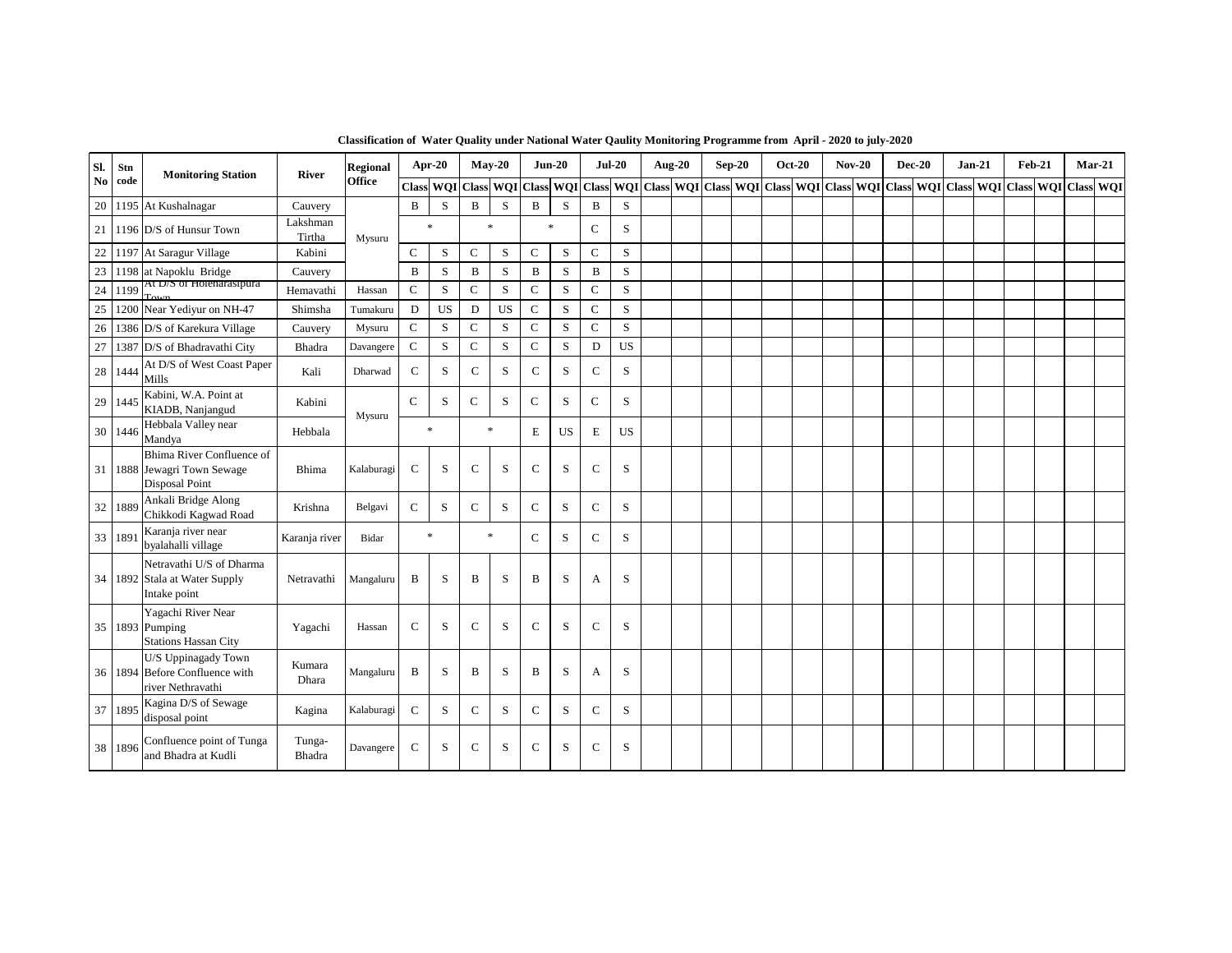| Sl. | Stn     | <b>Monitoring Station</b>                        | <b>River</b>       | Regional      |               | Apr-20                                                                                                                                                                                                                       |               | $Mav-20$    |              | $Jun-20$     |              | $Jul-20$ | <b>Aug-20</b> | $Sep-20$ | <b>Oct-20</b> | $Nov-20$ | <b>Dec-20</b> | $Jan-21$ | Feb-21 | $Mar-21$ |  |
|-----|---------|--------------------------------------------------|--------------------|---------------|---------------|------------------------------------------------------------------------------------------------------------------------------------------------------------------------------------------------------------------------------|---------------|-------------|--------------|--------------|--------------|----------|---------------|----------|---------------|----------|---------------|----------|--------|----------|--|
| No. | code    |                                                  |                    | <b>Office</b> |               | Class   WQI   Class   WQI   Class   WQI   Class   WQI   Class   WQI   Class   WQI   Class   WQI   Class   WQI   Class   WQI   Class   WQI   Class   WQI   Class   WQI   Class   WQI   Class   WQI   Class   WQI   Class   WQ |               |             |              |              |              |          |               |          |               |          |               |          |        |          |  |
| 39  |         | 2763 Asangi Village                              | Asangi nalla       | Belgavi       | $\mathsf{C}$  | S                                                                                                                                                                                                                            | $\mathsf{C}$  | S           | $\mathsf{C}$ | S            | $\mathbf C$  | S        |               |          |               |          |               |          |        |          |  |
|     |         | 40 2764 At Badami Bridge                         | Malaprabha         |               | $\mathsf{C}$  | S                                                                                                                                                                                                                            | $\mathsf{C}$  | S           | $\mathsf{C}$ | S            | $\mathbf C$  | S        |               |          |               |          |               |          |        |          |  |
| 41  |         | 2765 U/S of MPM                                  | Bhadra             |               | $\mathsf{C}$  | S                                                                                                                                                                                                                            | $\mathsf{C}$  | S           | $\mathsf{C}$ | S            | $\mathbf C$  | S        |               |          |               |          |               |          |        |          |  |
| 42  |         | 2766 At New Bridge                               | Tungabhadra        |               | $\mathbf C$   | S                                                                                                                                                                                                                            | $\mathsf{C}$  | S           | $\mathbf C$  | $\,$ S       | $\mathbf C$  | S        |               |          |               |          |               |          |        |          |  |
|     | 43 2767 | U/S of HPF Old Bridge                            | Tungabhadra        |               | $\mathbf C$   | S                                                                                                                                                                                                                            | $\mathbf C$   | S           | $\mathbf C$  | S            | $\mathsf{C}$ | S        |               |          |               |          |               |          |        |          |  |
| 44  |         | $2768$ D/S of HPF                                | Tungabhadra        | Davangere     | $\mathbf C$   | S                                                                                                                                                                                                                            | $\mathsf{C}$  | S           | $\mathbf C$  | S            | $\mathsf{C}$ | S        |               |          |               |          |               |          |        |          |  |
|     |         | 45 2769 At Jack Well Point                       | Tungabhadra        |               | $\mathbf C$   | S                                                                                                                                                                                                                            | $\mathsf{C}$  | S           | $\mathbf C$  | S            | $\mathbf C$  | S        |               |          |               |          |               |          |        |          |  |
|     | 46 2770 | At Harihar Water Supply<br>Intake                | Tungabhadra        |               | $\mathcal{C}$ | S                                                                                                                                                                                                                            | $\mathbf C$   | S           | $\mathsf{C}$ | S            | C            | S        |               |          |               |          |               |          |        |          |  |
|     | 47 2771 | U/S of KIOCL                                     | Bhadra             | Hassan        | $\, {\bf B}$  | S                                                                                                                                                                                                                            | B             | $\mathbf S$ | B            | S            | B            | S        |               |          |               |          |               |          |        |          |  |
|     |         | 48 2772 D/S of Kattemalavadi                     | Lakshman<br>Tirtha | Mysuru        |               | $\frac{1}{25}$                                                                                                                                                                                                               |               | $\ast$      |              | $\mathbf{x}$ | $\mathsf{C}$ | S        |               |          |               |          |               |          |        |          |  |
| 49  |         | 2773 At Bannur Bridge                            | Cauvery            |               | $\mathsf{C}$  | S                                                                                                                                                                                                                            | C             | S           | $\mathsf{C}$ | S            | $\mathsf{C}$ | S        |               |          |               |          |               |          |        |          |  |
|     |         | 50 2774 At Ranganathittu                         | Cauvery            |               | $\mathbf C$   | S                                                                                                                                                                                                                            | ${\bf C}$     | S           | $\mathbf C$  | S            | $\mathsf{C}$ | S        |               |          |               |          |               |          |        |          |  |
| 51  | 2775    | At Bathing Ghat,<br>Nanjanagud                   | Kabini             | Mysuru        | $\mathsf{C}$  | S                                                                                                                                                                                                                            | $\mathcal{C}$ | S           | $\mathsf{C}$ | S            | $\mathsf{C}$ | S        |               |          |               |          |               |          |        |          |  |
| 52  |         | 2776 D/S of Gangawathi                           | Tungabhadra        | Raichur       | $\mathbf C$   | S                                                                                                                                                                                                                            | C             | S           | $\mathsf C$  | S            | $\mathsf{C}$ | S        |               |          |               |          |               |          |        |          |  |
|     | 53 2777 | At Shahabad Bridge                               | Kagina             |               | $\mathbf C$   | S                                                                                                                                                                                                                            | $\mathsf{C}$  | S           | $\mathbf C$  | $\,$ S       | $\mathbf C$  | S        |               |          |               |          |               |          |        |          |  |
|     | 54 4499 | Benniothora dam<br>Kurkota village,              |                    | Kalaburagi    | $\mathsf{C}$  | S                                                                                                                                                                                                                            | $\mathsf{C}$  | S           | $\mathsf{C}$ | S            | $\mathsf{C}$ | S        |               |          |               |          |               |          |        |          |  |
|     |         | bridge cum barrage,<br>55 4500 Sadem Tq.         |                    |               | $\mathsf{C}$  | S                                                                                                                                                                                                                            | $\mathbf C$   | S           | $\mathsf{C}$ | S            | $\mathsf{C}$ | S        |               |          |               |          |               |          |        |          |  |
| 56  |         | 2780 U/S of WCPM, Dandeli                        | Kali               | Dharwad       | $\mathbf C$   | S                                                                                                                                                                                                                            | $\mathsf{C}$  | S           | $\mathsf C$  | $\,$ S       | $\mathsf{C}$ | S        |               |          |               |          |               |          |        |          |  |
|     | 57 2781 | D/S of Alamatti Dam                              | Krishna            | Belgavi       | ${\bf C}$     | S                                                                                                                                                                                                                            | $\mathsf{C}$  | S           | $\mathsf{C}$ | S            | $\mathbf C$  | S        |               |          |               |          |               |          |        |          |  |
|     | 58 3558 | Dodesugur bridge gaugung<br>Station              | Tungabhadra        | Raichur       | $\mathcal{C}$ | S                                                                                                                                                                                                                            | $\mathbf C$   | S           | $\mathsf{C}$ | S            | C            | S        |               |          |               |          |               |          |        |          |  |
|     | 59 3562 | Thumbe water supply<br>station to Mangalore city | Nethravathi        | Mangaluru     | B             | S                                                                                                                                                                                                                            | B             | S           | B            | S            | A            | S        |               |          |               |          |               |          |        |          |  |
|     |         | 60 3563 U/s of Uppinangady town                  | Nethravathi        |               | $\mathbf C$   | ${\bf S}$                                                                                                                                                                                                                    | $\mathsf{C}$  | S           | B            | $\mathbf S$  | B            | S        |               |          |               |          |               |          |        |          |  |

**Classification of Water Quality under National Water Qaulity Monitoring Programme from April - 2020 to july-2020**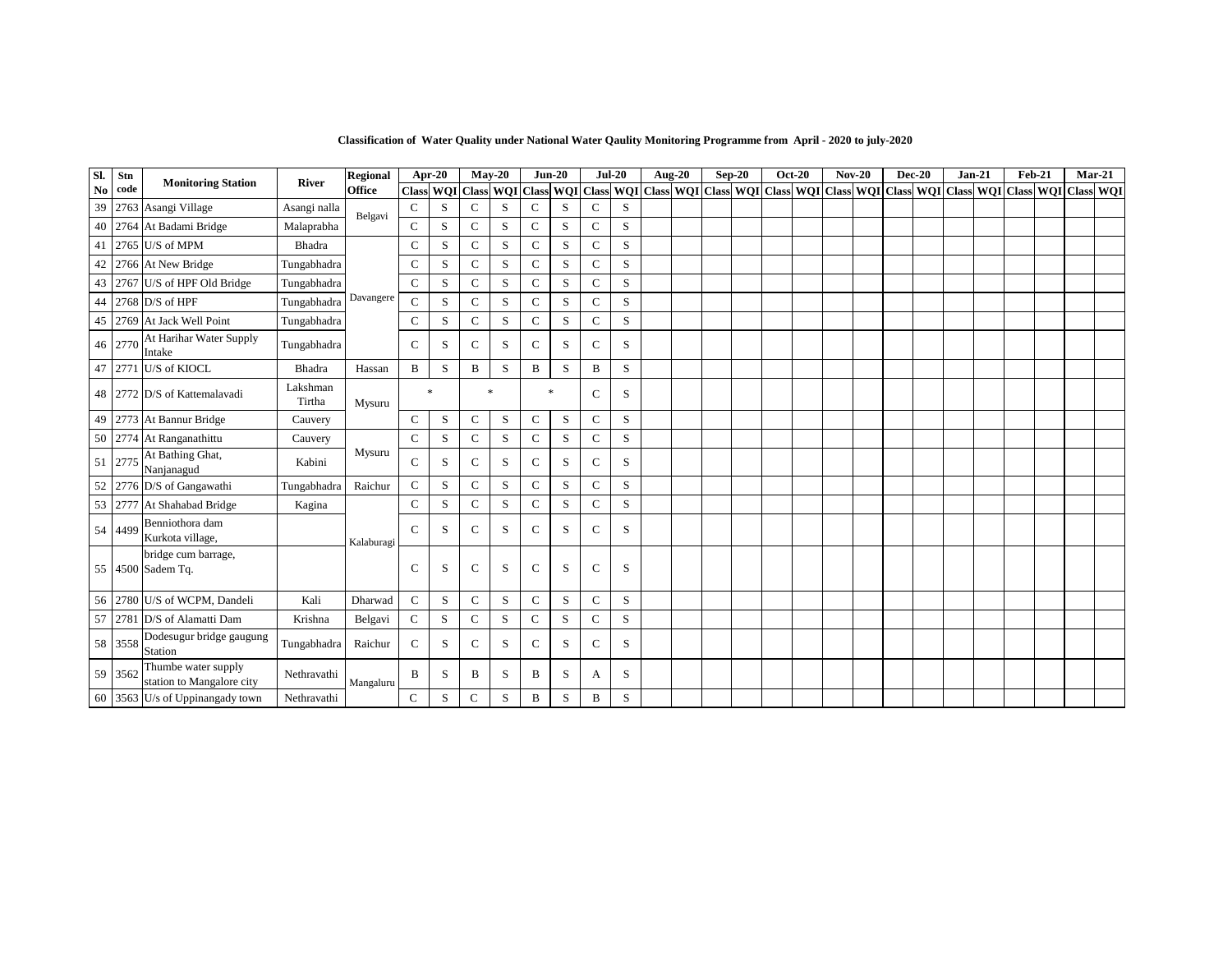| Sl. | Stn        | <b>Monitoring Station</b>                                                      |                     | <b>Regional</b> | Apr-20        |           |              | $May-20$ |              | $Jun-20$                   |                                                                                                                                                                                                                               | $Jul-20$    | <b>Aug-20</b> | $Sep-20$ | <b>Oct-20</b> | $Nov-20$ |  | $Dec-20$ | $Jan-21$ | <b>Feb-21</b> |  | $Mar-21$ |
|-----|------------|--------------------------------------------------------------------------------|---------------------|-----------------|---------------|-----------|--------------|----------|--------------|----------------------------|-------------------------------------------------------------------------------------------------------------------------------------------------------------------------------------------------------------------------------|-------------|---------------|----------|---------------|----------|--|----------|----------|---------------|--|----------|
| No  | code       |                                                                                | <b>River</b>        | <b>Office</b>   |               |           |              |          |              |                            | Class   WQI   Class   WQI   Class   WQI   Class   WQI   Class   WQI   Class   WQI   Class   WQI   Class   WQI   Class   WQI   Class   WQI   Class   WQI   Class   WQI   Class   WQI   Class   WQI   Class   WQI   Class   WQI |             |               |          |               |          |  |          |          |               |  |          |
| 61  |            | 3566 KRS Dam Mandya                                                            | Cauvery             |                 | $\mathsf{C}$  | S         | ${\bf C}$    | S        | $\mathsf{C}$ | S                          | $\mathbf C$                                                                                                                                                                                                                   | S           |               |          |               |          |  |          |          |               |  |          |
| 62  | 3567       | D/s Shimsha near Madduar                                                       | Shimsha             |                 |               | $\gg$     |              | $\ast$   |              | $\ast$                     |                                                                                                                                                                                                                               | ×           |               |          |               |          |  |          |          |               |  |          |
| 63  | 3568       | Water supply intakepoint to<br>Srirangapatna town                              | Cauvery             |                 | $\mathsf{C}$  | S         | $\mathsf{C}$ | S        | $\mathsf{C}$ | S                          | $\mathsf{C}$                                                                                                                                                                                                                  | S           |               |          |               |          |  |          |          |               |  |          |
| 64  | 3569       | Water supply intake point<br>to                                                | Cauvery             |                 | $\mathsf{C}$  | S         | $\mathsf{C}$ | S        | $\mathsf C$  | S                          | $\mathbf C$                                                                                                                                                                                                                   | S           |               |          |               |          |  |          |          |               |  |          |
| 65  | 3570       | D/s of KR Nagar bridge                                                         | Cauvery             |                 | $\mathsf{C}$  | S         | $\mathsf{C}$ | S        | $\mathbf C$  | S                          | $\mathsf{C}$                                                                                                                                                                                                                  | S           |               |          |               |          |  |          |          |               |  |          |
| 66  | 3571       | U/s of KR Nagar                                                                | Cauvery             |                 | $\mathsf{C}$  | S         | $\mathsf{C}$ | S        | $\mathbf C$  | S                          | $\mathsf{C}$                                                                                                                                                                                                                  | S           |               |          |               |          |  |          |          |               |  |          |
| 67  | 357        | Water supply intake point to<br>Hunsur town                                    | Lakshman<br>Thirtha |                 |               | $\gg$     |              | $\ast$   |              | $\mathcal{R}$              | $\ast$                                                                                                                                                                                                                        |             |               |          |               |          |  |          |          |               |  |          |
| 68  |            | 3573 D/s of Kushalanagar town                                                  | Cauvery             |                 | B             | S         | B            | S        | B            | $\,$ S                     | B                                                                                                                                                                                                                             | S           |               |          |               |          |  |          |          |               |  |          |
|     | 69 3574 to | Water supply intake point<br>Madikeri town (Kootehole)                         | Cauvery             |                 | B             | S         | B            | S        | B            | S                          | B                                                                                                                                                                                                                             | S           |               |          |               |          |  |          |          |               |  |          |
| 70  |            | U/s Intake point to<br>3575 Nanjanagud & Gundlupet<br>at Debur                 | Kabini              | Mysuru          | $\mathcal{C}$ | S         | $\mathbf C$  | S        | $\mathsf C$  | S                          | $\mathsf{C}$                                                                                                                                                                                                                  | S           |               |          |               |          |  |          |          |               |  |          |
| 71  | 3576 to    | water supply mtake point                                                       | Cauvery             |                 | $\mathsf{C}$  | ${\bf S}$ | $\mathsf{C}$ | S        | $\mathsf C$  | S                          | $\mathsf{C}$                                                                                                                                                                                                                  | S           |               |          |               |          |  |          |          |               |  |          |
| 72  | 3577 to    | Watersappry haute point                                                        | Kabini              |                 | $\mathsf{C}$  | S         | $\mathsf{C}$ | S        | $\mathbf C$  | S                          | $\mathbf C$                                                                                                                                                                                                                   | S           |               |          |               |          |  |          |          |               |  |          |
|     |            | D/s of Cauvery Maddur<br>73 3578 water supply treatment<br>plant at @ Bachalli | Cauvery             |                 | $\mathsf{C}$  | S         | $\mathsf{C}$ | S        | $\mathsf{C}$ | S                          | $\mathsf{C}$                                                                                                                                                                                                                  | S           |               |          |               |          |  |          |          |               |  |          |
| 74  | 3579       | Water supply intake point<br>at Kollegala, Dasanapura                          | Cauvery             |                 | $\mathsf{C}$  | S         | $\mathsf{C}$ | S        | $\mathsf C$  | S                          | $\mathsf{C}$                                                                                                                                                                                                                  | S           |               |          |               |          |  |          |          |               |  |          |
| 75  | 3580       | Water supply intake point<br>to Malavalli                                      | Cauvery             |                 | $\mathsf{C}$  | S         | $\mathbf C$  | S        | $\mathbf C$  | S                          | $\mathsf{C}$                                                                                                                                                                                                                  | S           |               |          |               |          |  |          |          |               |  |          |
| 76  | 358        | Water supply intake point<br>at Torekadanahalli                                | Cauvery             |                 | $\mathsf{C}$  | S         | $\mathsf{C}$ | S        | $\mathsf C$  | S                          | $\mathsf{C}$                                                                                                                                                                                                                  | S           |               |          |               |          |  |          |          |               |  |          |
| 77  | 4087       | NR Bridge, Ankola                                                              | Gangavali           |                 | $\mathsf{C}$  | S         | $\mathsf{C}$ | S        | $\mathbf C$  | $\,$ S                     | $\mathsf{C}$                                                                                                                                                                                                                  | S           |               |          |               |          |  |          |          |               |  |          |
| 78  |            | 4088 Aghanashini River                                                         | Aghanashini         |                 | $\mathbf C$   | S         | $\mathsf{C}$ | S        | $\mathsf{C}$ | S                          | $\mathbf C$                                                                                                                                                                                                                   | S           |               |          |               |          |  |          |          |               |  |          |
| 79  |            | 4089 Hadinabal Bridge                                                          | Gundabai            | Karwar          | $\mathsf{C}$  | S         | $\mathsf{C}$ | S        | $\mathbf C$  | S                          | $\mathsf{C}$                                                                                                                                                                                                                  | S           |               |          |               |          |  |          |          |               |  |          |
| 80  |            | 4090 NR Bridge, at Honnavara                                                   | Sharavathi          |                 | $\mathbf C$   | S         | $\mathbf C$  | S        | $\mathbf C$  | $\boldsymbol{\mathcal{S}}$ | $\mathbf C$                                                                                                                                                                                                                   | $\mathbf S$ |               |          |               |          |  |          |          |               |  |          |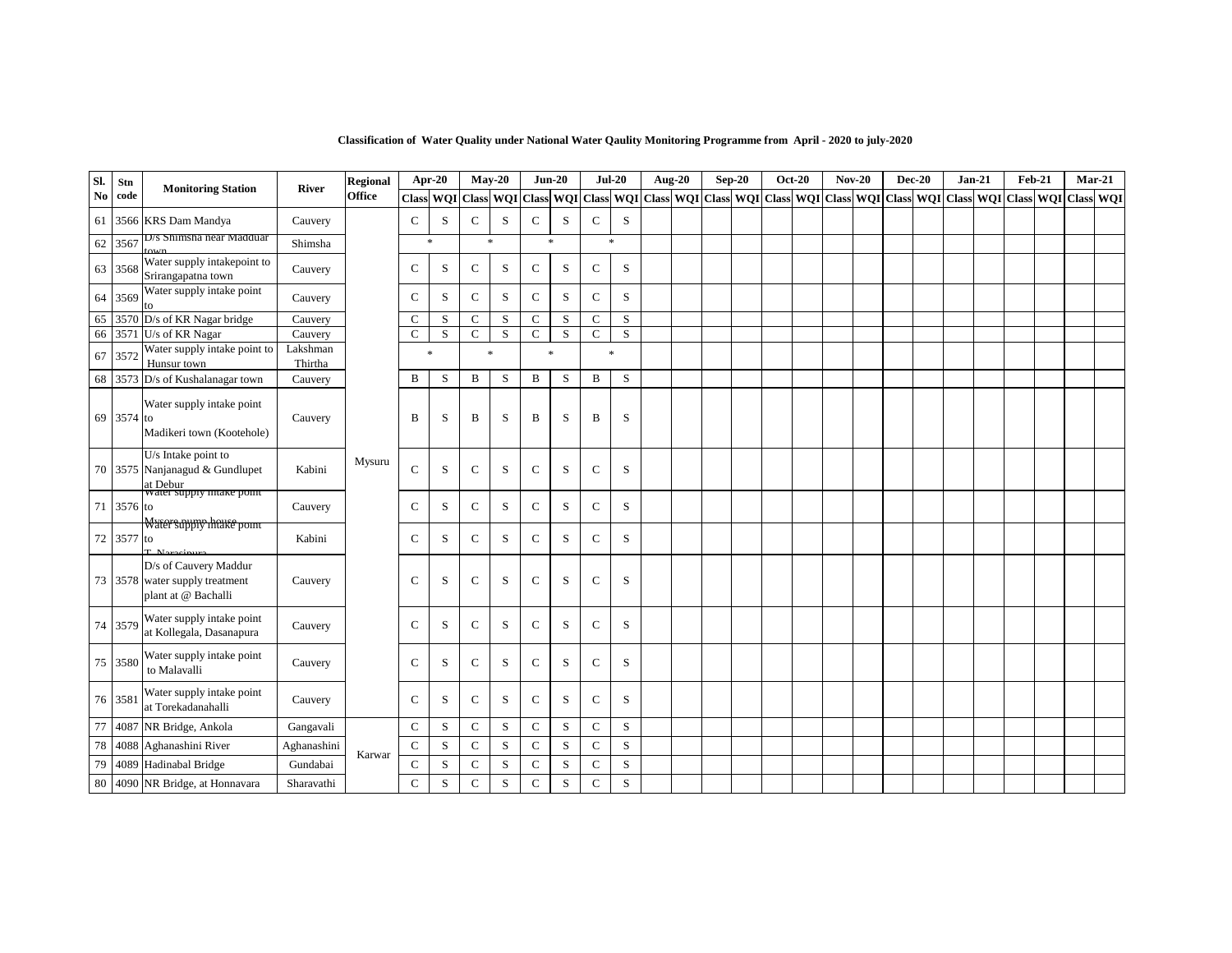| Sl.            | Stn  |                                                                                 |                           | Regional      | Apr-20        |           |               | $Mav-20$                          |              | $Jun-20$  | $Jul-20$         |           |                  | <b>Aug-20</b> | $Sep-20$ | <b>Oct-20</b>                 | $Nov-20$ | $Dec-20$ | $Jan-21$                      | Feb-21 |            | $Mar-21$  |
|----------------|------|---------------------------------------------------------------------------------|---------------------------|---------------|---------------|-----------|---------------|-----------------------------------|--------------|-----------|------------------|-----------|------------------|---------------|----------|-------------------------------|----------|----------|-------------------------------|--------|------------|-----------|
| N <sub>0</sub> | code | <b>Monitoring Station</b>                                                       | <b>River</b>              | <b>Office</b> | <b>Class</b>  |           |               | <b>WQI</b> Class <b>WQI</b> Class |              |           | <b>WQI</b> Class |           | <b>WQI</b> Class |               |          | WQI Class WQI Class WQI Class |          |          | WQI Class WQI Class WQI Class |        | <b>WOI</b> | Class WQI |
| 81             | 4091 | NR Kadivinakatte Dam                                                            | Venkatpur                 |               | $\mathsf{C}$  | S         | $\mathcal{C}$ | S                                 | $\mathsf{C}$ | S         | C                | S         |                  |               |          |                               |          |          |                               |        |            |           |
| 82             | 4496 | Aghanashini River<br>Marigadde(Sirsi)                                           |                           | Karwar        | $\mathsf{C}$  | S         | $\mathcal{C}$ | S                                 | $\mathsf{C}$ | S         | $\mathbf C$      | S         |                  |               |          |                               |          |          |                               |        |            |           |
| 83             | 4497 | Kengre hole (Sirsi)                                                             | Aghanashini               |               | $\mathsf{C}$  | S         | $\mathbf C$   | S                                 | $\mathsf C$  | S         | $\mathsf{C}$     | S         |                  |               |          |                               |          |          |                               |        |            |           |
| 84             |      | 4498 Sanavalli Dam, Mungod                                                      |                           |               | $\mathsf{C}$  | S         | $\mathbf C$   | S                                 | $\mathbf C$  | S         | $\mathsf{C}$     | S         |                  |               |          |                               |          |          |                               |        |            |           |
| 85             | 4098 | Rakkasakoppa Reservoir<br>Rakkasakoppa Vill Belagavi                            | Rakkasakopp<br>Reservor   | Belgavi       | $\mathcal{C}$ | S         | $\mathcal{C}$ | S                                 | $\mathbf C$  | S         | $\mathbf C$      | S         |                  |               |          |                               |          |          |                               |        |            |           |
| 86             | 4099 | D/S Barachuki Falls<br>Sathegala                                                | Cauvery                   |               | $\mathsf{C}$  | S         | $\mathsf{C}$  | S                                 | $\mathsf C$  | S         | $\mathsf{C}$     | S         |                  |               |          |                               |          |          |                               |        |            |           |
| 87             | 4100 | Attigullipura<br>Chamarajanagar                                                 | Suvaranvathi<br>Reservoir | Mysuru        | $\mathcal{C}$ | S         | $\mathbf C$   | S                                 | $\mathsf C$  | S         | $\mathsf{C}$     | S         |                  |               |          |                               |          |          |                               |        |            |           |
| 88             | 4101 | Gundal Kollegala Tq &<br>Chamarajanagar Dist                                    | Gundal<br>Reservoir       |               | B             | S         | B             | S                                 | B            | S         | B                | S         |                  |               |          |                               |          |          |                               |        |            |           |
| 89             | 4102 | D/S of cauvery at<br>Bhagamandala Bridge                                        | Cauvery                   |               | B             | S         | B             | S                                 | B            | S         | B                | S         |                  |               |          |                               |          |          |                               |        |            |           |
|                |      | D/S of Cauvery at Kanive<br>90 4103 Ramaligeswara Tempale<br>Bridge Kushalnagar | Cauvery                   | Mysuru        | B             | S         | B             | S                                 | B            | S         | B                | S         |                  |               |          |                               |          |          |                               |        |            |           |
|                |      | Ghatprabha River,<br>91 4104 Davalshwar Braaga<br>Jackwell for Drinking         | Ghatprabha                | Belagavi      | $\mathsf{C}$  | S         | $\mathsf{C}$  | S                                 | $\mathsf{C}$ | S         | $\mathsf{C}$     | S         |                  |               |          |                               |          |          |                               |        |            |           |
| 92             | 4105 | Bhadra River D/S MPM,<br>Bhadrawati                                             | Bhadra                    |               | $\mathsf{C}$  | S         | $\mathcal{C}$ | S                                 | $\mathsf{C}$ | S         | $\mathsf{C}$     | S         |                  |               |          |                               |          |          |                               |        |            |           |
| 93             | 4106 | Tunga River U/S<br>Shivamogga                                                   | Tunga                     | Davangere     | ${\bf C}$     | S         | $\mathbf C$   | S                                 | $\mathbf C$  | S         | $\mathbf C$      | S         |                  |               |          |                               |          |          |                               |        |            |           |
| 94             | 4494 | Tungabhadra river at Mylara                                                     | Tunga                     |               | $\mathsf{C}$  | S         | $\mathbf C$   | S                                 | $\mathsf{C}$ | S         | $\mathsf{C}$     | S         |                  |               |          |                               |          |          |                               |        |            |           |
| 95             |      | 4495 Tungabhadra river at Aravi                                                 | Tunga                     |               | $\mathsf{C}$  | S         | $\mathbf C$   | S                                 | $\mathsf{C}$ | S         | $\mathbf C$      | S         |                  |               |          |                               |          |          |                               |        |            |           |
| 96             | 4107 | Dakshina Pinakini River<br>Near Mugalur Bridge,                                 | Dakshina<br>Pinakini      | Sarjapura     | $\mathbf E$   | <b>US</b> | E             | <b>US</b>                         | E            | <b>US</b> | E                | <b>US</b> |                  |               |          |                               |          |          |                               |        |            |           |
| 97             | 4108 | Akravathir River Before                                                         | Arkavathi                 | Ramanagar     | ${\rm D}$     | US        | D             | <b>US</b>                         | D            | US        | D                | <b>US</b> |                  |               |          |                               |          |          |                               |        |            |           |
| 98             | 4109 | Cauvery River Before<br>Confluence At Sangam                                    | Cauvery                   |               | $\mathsf{C}$  | S         | D             | <b>US</b>                         | D            | <b>US</b> | $\mathsf{C}$     | S         |                  |               |          |                               |          |          |                               |        |            |           |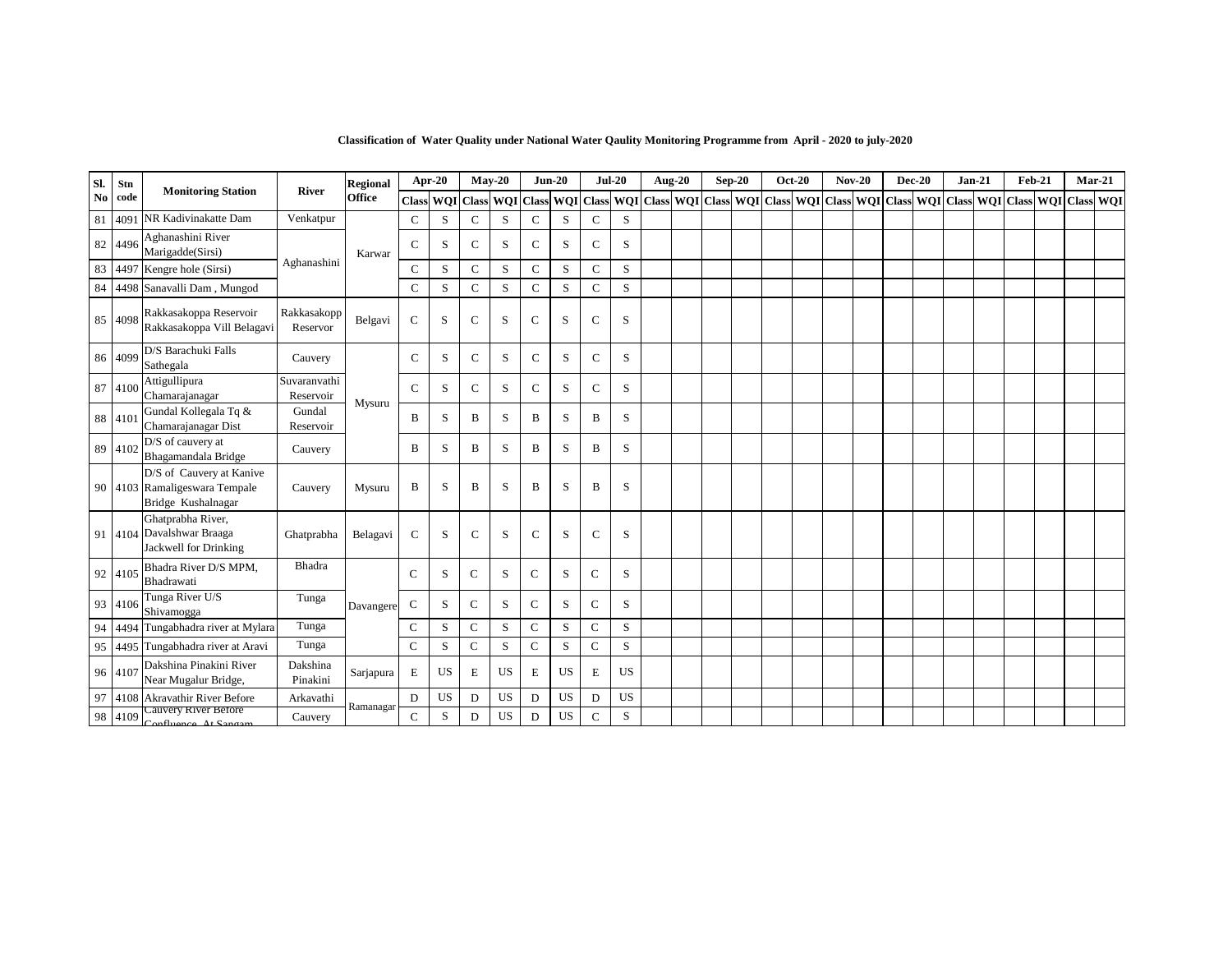#### **Lake/ Tanks Water Samples Classification for the month of April - 2020 to July-2020 of Bengaluru Urban & Rural District**

*Monitoring of Indian National Aquatic Resource System (MINARS)* 

| SI.            | Stn     | <b>Monitoring Station</b>       | <b>Regional Office</b> |              | Apr-20               |        | $May-20$  |                               | $Jun-20$      | $Jul-20$           |           | Aug-20 | $Sep-20$ | <b>Oct-20</b> | $Nov-20$ | <b>Dec-20</b> | $Jan-21$                                                                                                                                                                                                                     | <b>Feb-21</b> |  | $Mar-21$ |
|----------------|---------|---------------------------------|------------------------|--------------|----------------------|--------|-----------|-------------------------------|---------------|--------------------|-----------|--------|----------|---------------|----------|---------------|------------------------------------------------------------------------------------------------------------------------------------------------------------------------------------------------------------------------------|---------------|--|----------|
| N <sub>0</sub> | code    |                                 |                        | <b>Class</b> | <b>WQI</b> Class WQI |        |           | $\boldsymbol{\mathrm{Class}}$ |               |                    |           |        |          |               |          |               | WQI   Class   WQI   Class   WQI   Class   WQI   Class   WQI   Class   WQI   Class   WQI   Class   WQI   Class   WQI   Class   WQI   Class   WQI   Class   WQI   Class   WQI   Class   WQI   Class   WQI   Class   WQI   Clas |               |  |          |
| $\overline{1}$ |         | 3589 Madiwala Lake              |                        | D            | <b>US</b>            | D      | <b>US</b> | D                             | <b>US</b>     | D                  | <b>US</b> |        |          |               |          |               |                                                                                                                                                                                                                              |               |  |          |
| 2              | 3602    | <b>Bellandur</b> lake           |                        | D            | <b>US</b>            | D      | <b>US</b> | D                             | <b>US</b>     | D                  | <b>US</b> |        |          |               |          |               |                                                                                                                                                                                                                              |               |  |          |
| $\overline{3}$ |         | 3609 Ibblur Lake                |                        | Е            | <b>US</b>            | E      | <b>US</b> | D                             | US            | $\mathbf E$        | US        |        |          |               |          |               |                                                                                                                                                                                                                              |               |  |          |
| $\overline{4}$ | 3611    | Kaikondanahalli Lake            |                        | D            | <b>US</b>            | D      | US        | D                             | <b>US</b>     | D                  | <b>US</b> |        |          |               |          |               |                                                                                                                                                                                                                              |               |  |          |
| 5              |         | 3612 Agaram lake                |                        | D            | US                   | D      | US        | D                             | <b>US</b>     | $\mathbf D$        | US        |        |          |               |          |               |                                                                                                                                                                                                                              |               |  |          |
| 6              |         | 3613 Gottegre lake              |                        | D            | <b>US</b>            | D      | <b>US</b> |                               | $\ast$        | $\dot{\mathbf{x}}$ |           |        |          |               |          |               |                                                                                                                                                                                                                              |               |  |          |
| $\overline{7}$ |         | 3614 Puttenahalli lake (s)      |                        | D            | <b>US</b>            | E      | US        | D                             | US            | $\mathbf D$        | US        |        |          |               |          |               |                                                                                                                                                                                                                              |               |  |          |
| 8              |         | 3615 Arakere lake               |                        | Е            | <b>US</b>            | D      | US        | D                             | <b>US</b>     | D                  | <b>US</b> |        |          |               |          |               |                                                                                                                                                                                                                              |               |  |          |
| 9              |         | 3616 Kalena agrahara lake       |                        | Е            | <b>US</b>            | E      | US        |                               | $\ast$        | D                  | US        |        |          |               |          |               |                                                                                                                                                                                                                              |               |  |          |
|                | 10 3617 | Hulimavu lake                   |                        | D            | <b>US</b>            | D      | <b>US</b> | D                             | US            | D                  | US        |        |          |               |          |               |                                                                                                                                                                                                                              |               |  |          |
| 11             |         | 3618 Singasandra lake           | Bommanahalli           | D            | <b>US</b>            | D      | <b>US</b> | D                             | <b>US</b>     | D                  | <b>US</b> |        |          |               |          |               |                                                                                                                                                                                                                              |               |  |          |
| 12             |         | 3619 Begur tank                 |                        | D            | <b>US</b>            | E      | <b>US</b> | E                             | <b>US</b>     | D                  | <b>US</b> |        |          |               |          |               |                                                                                                                                                                                                                              |               |  |          |
|                |         | 13 3620 Parappana agrahara lake |                        | D            | US                   | D      | <b>US</b> | D                             | <b>US</b>     | $\mathbf D$        | US        |        |          |               |          |               |                                                                                                                                                                                                                              |               |  |          |
|                |         | 14 3621 Harlur Lake             |                        | D            | <b>US</b>            | D      | <b>US</b> | D                             | US            | D                  | US        |        |          |               |          |               |                                                                                                                                                                                                                              |               |  |          |
|                | 15 3622 | Somasundra palya lake           |                        | D            | US                   | $\ast$ |           |                               | $\ast$        | *                  |           |        |          |               |          |               |                                                                                                                                                                                                                              |               |  |          |
|                |         | 16 4542 Basavanapura Lake       |                        | D            | <b>US</b>            | D      | US        | D                             | <b>US</b>     | $\mathbf E$        | <b>US</b> |        |          |               |          |               |                                                                                                                                                                                                                              |               |  |          |
|                |         | 17 4543 Kodi singasandra Lake   |                        | D            | <b>US</b>            | D      | US        |                               | $\ast$        | D                  | US        |        |          |               |          |               |                                                                                                                                                                                                                              |               |  |          |
|                |         | 18 4544 Kothunuru Lake          |                        | D            | US                   | D      | <b>US</b> |                               | $\ast$        | E                  | US        |        |          |               |          |               |                                                                                                                                                                                                                              |               |  |          |
| 19             |         | 4545 Jungu Kere Lake            |                        |              | *                    | $\ast$ |           |                               | $\ast$        | $\mathbf{x}$       |           |        |          |               |          |               |                                                                                                                                                                                                                              |               |  |          |
| 20             |         | 4546 Jakksandra Lake            |                        |              | $\ast$               | $\gg$  |           |                               | $\mathcal{R}$ | $\ast$             |           |        |          |               |          |               |                                                                                                                                                                                                                              |               |  |          |
|                | 21 4547 | Sawarana kunte Lake             |                        |              | $\ast$               |        | $\ast$    |                               | $\ast$        | *                  |           |        |          |               |          |               |                                                                                                                                                                                                                              |               |  |          |
| 22             |         | 3603 Vengaihnakere Tank         |                        | Е            | US                   | D      | US        | D                             | US            | D                  | US        |        |          |               |          |               |                                                                                                                                                                                                                              |               |  |          |
| 23             | 3604    | Doddanakundi tank               | Mahadevapura           | D            | US                   | D      | US        |                               | $\ast$        | $\ast$             |           |        |          |               |          |               |                                                                                                                                                                                                                              |               |  |          |
| 24             |         | 3605 Yellamallappa tank         |                        | D            | <b>US</b>            | D      | <b>US</b> | D                             | US            | D                  | US        |        |          |               |          |               |                                                                                                                                                                                                                              |               |  |          |
|                |         | 25 3607 Kalkere tank            |                        | D            | US                   | D      | US        | D                             | US            | E                  | US        |        |          |               |          |               |                                                                                                                                                                                                                              |               |  |          |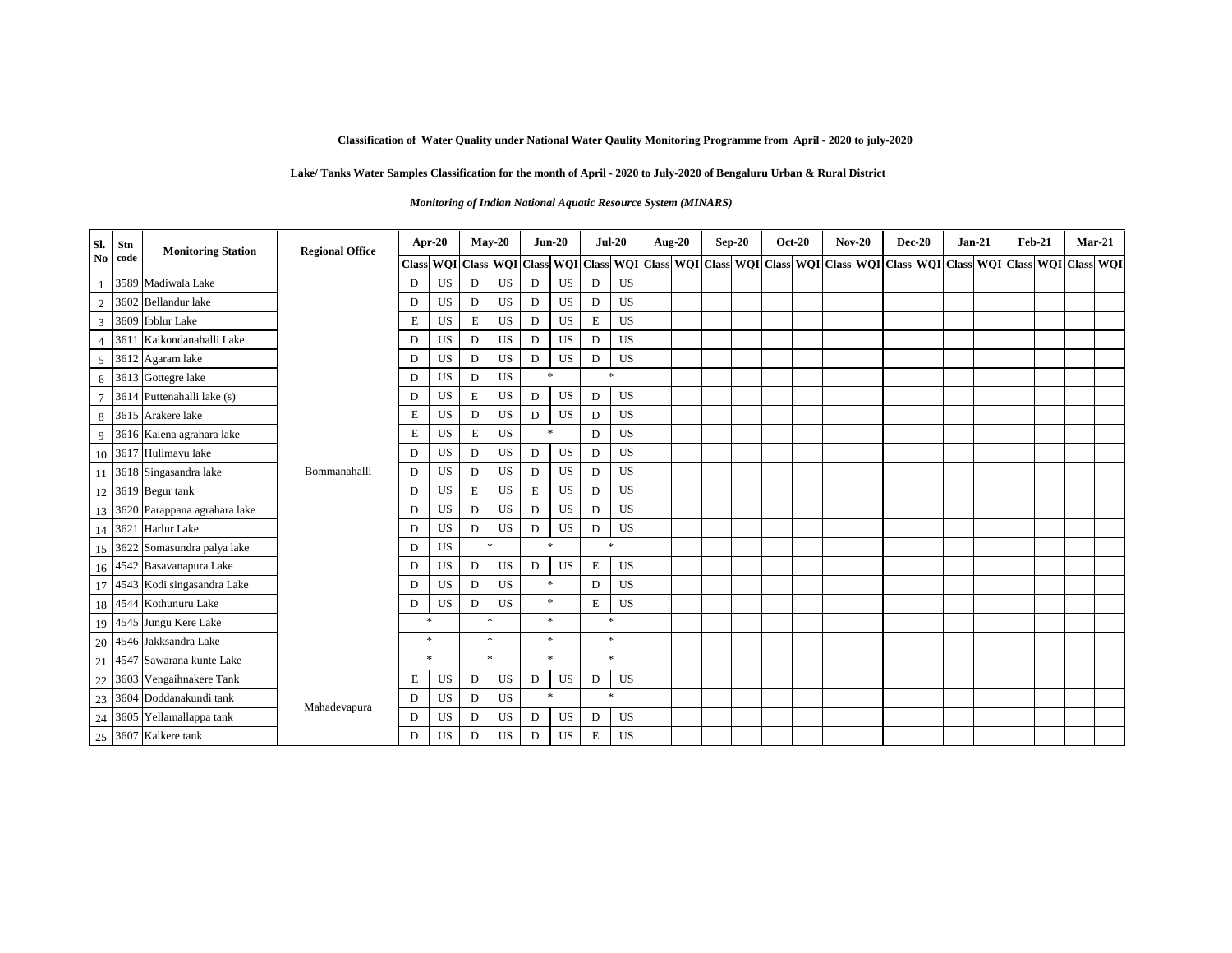| Sl.                    | Stn     | <b>Monitoring Station</b>        | <b>Regional Office</b> | Apr-20             |           | $Mav-20$             |           |              | $Jun-20$  | $Jul-20$           |           | <b>Aug-20</b> | $Sep-20$ |                                             | <b>Oct-20</b> | $Nov-20$ | $Dec-20$                                                            |  | $Jan-21$ | $Feb-21$ | $Mar-21$ |  |
|------------------------|---------|----------------------------------|------------------------|--------------------|-----------|----------------------|-----------|--------------|-----------|--------------------|-----------|---------------|----------|---------------------------------------------|---------------|----------|---------------------------------------------------------------------|--|----------|----------|----------|--|
| $\mathbf{N}\mathbf{o}$ | code    |                                  |                        | <b>Class</b>       |           | <b>WOI</b> Class WOI |           | <b>Class</b> |           |                    |           |               |          | WOI Class WOI Class WOI Class WOI Class WOI |               |          | Class   WOI   Class   WOI   Class   WOI   Class   WOI   Class   WOI |  |          |          |          |  |
|                        |         | 26 3608 Varthur lake             |                        | E                  | US        | D                    | <b>US</b> | D            | US        | D                  | <b>US</b> |               |          |                                             |               |          |                                                                     |  |          |          |          |  |
| 27                     | 3610    | Tubrahalli Lake                  |                        | D                  | US        | D                    | <b>US</b> | D            | US        | E                  | <b>US</b> |               |          |                                             |               |          |                                                                     |  |          |          |          |  |
|                        | 28 3643 | Beenniganahalli tank             |                        | D                  | US        | D                    | <b>US</b> | D            | US        | D                  | <b>US</b> |               |          |                                             |               |          |                                                                     |  |          |          |          |  |
| 29                     | 4514    | Sadramangala lake                |                        | D                  | US        | D                    | US        | $\mathbf D$  | US        | $\mathbf E$        | US        |               |          |                                             |               |          |                                                                     |  |          |          |          |  |
|                        |         | 30 4515 Battarahalli Lake        |                        | D                  | US        | D                    | <b>US</b> | $\mathbf E$  | <b>US</b> | E                  | <b>US</b> |               |          |                                             |               |          |                                                                     |  |          |          |          |  |
| 31                     |         | 4516 Kundalahalli Lake           |                        | D                  | US        | D                    | <b>US</b> | D            | US        | D                  | <b>US</b> |               |          |                                             |               |          |                                                                     |  |          |          |          |  |
|                        | 32 4517 | Kowdhenahalli Lake               |                        | D                  | US        | D                    | <b>US</b> | D            | <b>US</b> | E                  | <b>US</b> |               |          |                                             |               |          |                                                                     |  |          |          |          |  |
| 33                     | 451     | Garudacharpalya Lake             |                        | D                  | US        | D                    | US        | D            | US        | $\mathbf E$        | US        |               |          |                                             |               |          |                                                                     |  |          |          |          |  |
|                        |         | 34 4519 Rampura Lake             |                        | E                  | US        | $\ast$               |           | $\mathbf E$  | <b>US</b> | E                  | <b>US</b> |               |          |                                             |               |          |                                                                     |  |          |          |          |  |
| 35                     |         | 4520 Chinnapanhalli Lake         | Mahadevapura           | D                  | US        | Е                    | <b>US</b> | $\mathbf E$  | US        | $\mathbf E$        | <b>US</b> |               |          |                                             |               |          |                                                                     |  |          |          |          |  |
| 36                     | 4521    | Devarabeesanahalli Lake          |                        | D                  | US        | Е                    | US        | ${\rm D}$    | <b>US</b> | $\mathbf D$        | <b>US</b> |               |          |                                             |               |          |                                                                     |  |          |          |          |  |
| 37                     |         | 4522 Vibhuthipura Lake           |                        | D                  | US        | D                    | US        | $\mathbf E$  | US        |                    |           |               |          |                                             |               |          |                                                                     |  |          |          |          |  |
| 38                     | 4523    | Nallurahalli Lake                |                        | E                  | US        | $\mathbf E$          | US        | $\mathbf E$  | <b>US</b> |                    |           |               |          |                                             |               |          |                                                                     |  |          |          |          |  |
|                        |         | 39 4524 Pattandur agarahara      |                        | D                  | <b>US</b> | E                    | <b>US</b> | $\mathbf E$  | <b>US</b> | D                  | <b>US</b> |               |          |                                             |               |          |                                                                     |  |          |          |          |  |
| 40                     |         | 4525 Seetharam palya Lake        |                        | D                  | US        | E                    | US        | $\mathbf E$  | US        | E                  | <b>US</b> |               |          |                                             |               |          |                                                                     |  |          |          |          |  |
| 41                     |         | 4526 Dyavasandra Tank            |                        | $\mathbf{r}$       |           | D                    | <b>US</b> | $\mathbf E$  | US        | E                  | <b>US</b> |               |          |                                             |               |          |                                                                     |  |          |          |          |  |
| 42                     | 4527    | Whitefield kere Lake             |                        | *                  |           | $\gg$                |           | $\ast$       |           | 永                  |           |               |          |                                             |               |          |                                                                     |  |          |          |          |  |
|                        |         | 43   4528   Doddakannehalli Lake |                        | $\mathbf{R}$       |           |                      | $\ast$    | $\ast$       |           | s.                 |           |               |          |                                             |               |          |                                                                     |  |          |          |          |  |
| 44                     |         | 4529 Kasavanahalli Lake          |                        | E                  | US        | D                    | US        | D            | US        | D                  | US        |               |          |                                             |               |          |                                                                     |  |          |          |          |  |
|                        | 45 363  | Nagarakere tank                  |                        | $\dot{\mathbf{x}}$ |           | ż                    |           | $\mathbf{k}$ |           | $\dot{\mathbf{x}}$ |           |               |          |                                             |               |          |                                                                     |  |          |          |          |  |
| 46                     | 4530    | Kammasandra Tank                 |                        | E                  | US        | E                    | <b>US</b> | $\mathbf E$  | US        | E                  | <b>US</b> |               |          |                                             |               |          |                                                                     |  |          |          |          |  |
|                        | 47 453  | Rayasandra Tank                  | Sarjapura              | D                  | US        | D                    | <b>US</b> | D            | US        | D                  | <b>US</b> |               |          |                                             |               |          |                                                                     |  |          |          |          |  |
| 48                     | 4532    | ChandapuraTank                   |                        | $\mathbf E$        | US        | E                    | <b>US</b> | $\mathbf D$  | US        | D                  | <b>US</b> |               |          |                                             |               |          |                                                                     |  |          |          |          |  |
| 49                     |         | 3590 Lalbagh tank                |                        | D                  | US        | D                    | <b>US</b> | D            | US        | D                  | US        |               |          |                                             |               |          |                                                                     |  |          |          |          |  |
| 50                     | 3591    | Kempambudhi lake                 |                        | D                  | US        | D                    | <b>US</b> | D            | US        | D                  | US        |               |          |                                             |               |          |                                                                     |  |          |          |          |  |
|                        | 51 3592 | Yediyur lake                     | <b>BNG-City South</b>  | D                  | US        | D                    | US        | D            | US        | D                  | US        |               |          |                                             |               |          |                                                                     |  |          |          |          |  |
| 52                     |         | 3638 Annaiappa Tank              |                        | D                  | US        | D                    | US        | D            | US        | D                  | US        |               |          |                                             |               |          |                                                                     |  |          |          |          |  |
|                        |         | 53 4504 Sarakki Lake             |                        | D                  | US        | D                    | US        | D            | US        | D                  | US        |               |          |                                             |               |          |                                                                     |  |          |          |          |  |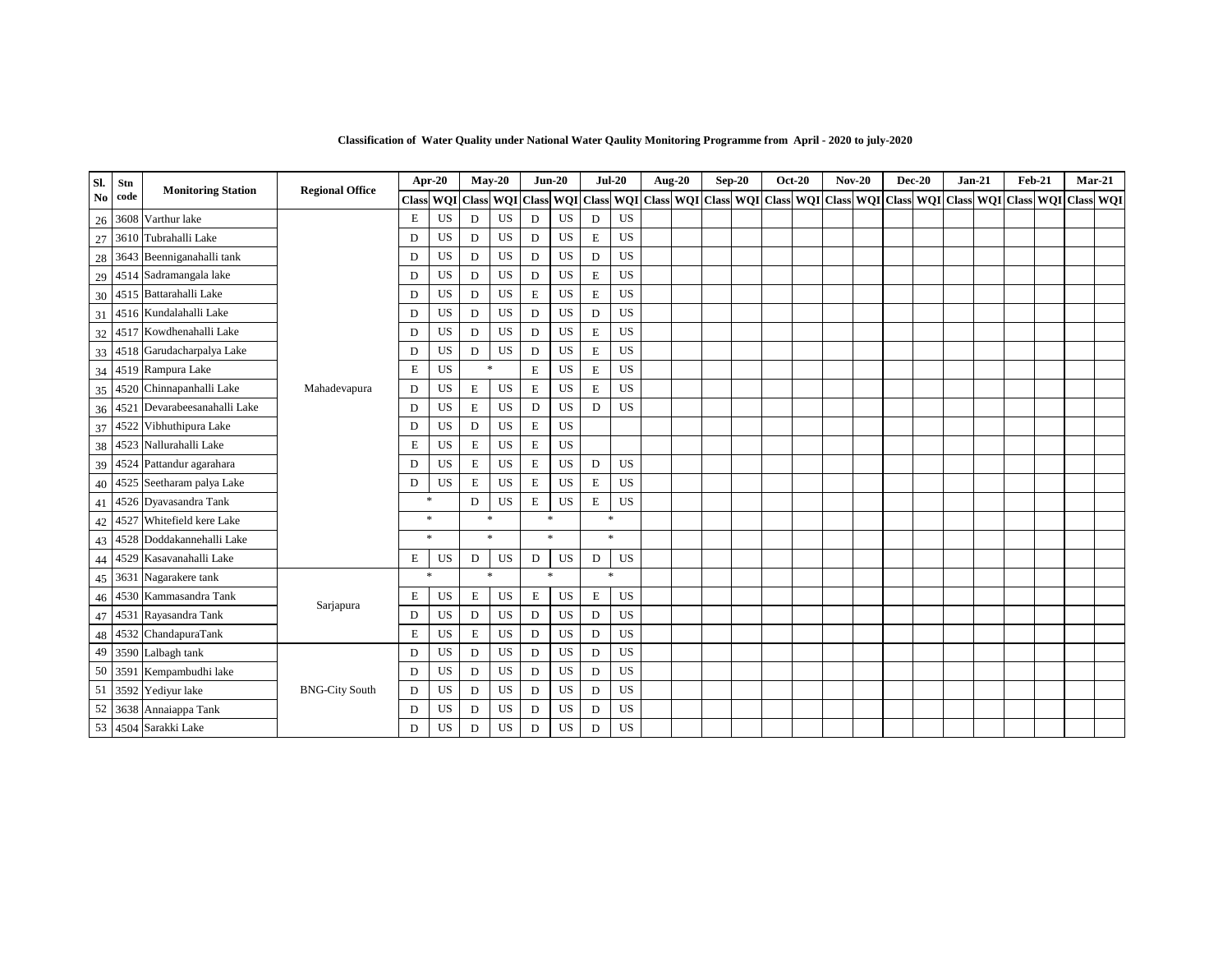| SI. | Stn  |                                                       | <b>Regional Office</b> |              | Apr-20    |                                   | $May-20$  |             | $Jun-20$  | $Jul-20$    |           | <b>Aug-20</b> | $Sep-20$ |                                             | <b>Oct-20</b> | $Nov-20$ | <b>Dec-20</b> | $Jan-21$ | Feb-21 | $Mar-21$                                                            |  |
|-----|------|-------------------------------------------------------|------------------------|--------------|-----------|-----------------------------------|-----------|-------------|-----------|-------------|-----------|---------------|----------|---------------------------------------------|---------------|----------|---------------|----------|--------|---------------------------------------------------------------------|--|
| No  | code | <b>Monitoring Station</b>                             |                        | <b>Class</b> |           | <b>WOI</b> Class <b>WOI</b> Class |           |             |           |             |           |               |          | WQI Class WQI Class WQI Class WQI Class WQI |               |          |               |          |        | Class   WOI   Class   WOI   Class   WOI   Class   WOI   Class   WOI |  |
| 54  | 1388 | <b>Ulsoor LakeTraining Centre</b><br>of Fish Breeding |                        | D            | US        | D                                 | US        | E           | US        | D           | <b>US</b> |               |          |                                             |               |          |               |          |        |                                                                     |  |
| 55  |      | 3593 Ulsoor Lake near Temple                          | <b>BNG-City East</b>   | D            | US        | D                                 | US        | $\mathbf E$ | <b>US</b> | D           | <b>US</b> |               |          |                                             |               |          |               |          |        |                                                                     |  |
|     |      | 56 3595 Byrasandra tank                               |                        | $\mathbf E$  | US        | Е                                 | <b>US</b> | E           | US        | Е           | <b>US</b> |               |          |                                             |               |          |               |          |        |                                                                     |  |
| 57  |      | 3594 Sankey Tank                                      | <b>BNG-City - West</b> | D            | US        | D                                 | US        | D           | US        | D           | US        |               |          |                                             |               |          |               |          |        |                                                                     |  |
|     |      | 58 2779 Hesaraghatta Reservoir                        |                        | D            | US        | D                                 | US        |             | $\ast$    | D           | US        |               |          |                                             |               |          |               |          |        |                                                                     |  |
| 59  |      | 3597 Hesaraghatta Tank                                |                        | D            | US        | D                                 | <b>US</b> |             | $\ast$    | D           | US        |               |          |                                             |               |          |               |          |        |                                                                     |  |
| 60  |      | 3598 Herohalli Tank                                   |                        | D            | US        | D                                 | <b>US</b> | D           | US        | E           | US        |               |          |                                             |               |          |               |          |        |                                                                     |  |
| 61  | 3599 | Madavara Tank                                         |                        | D            | US        | D                                 | US        | $\mathbf D$ | US        | E           | US        |               |          |                                             |               |          |               |          |        |                                                                     |  |
| 62  | 3606 | Dasarahalli Tank                                      |                        | D            | US        | D                                 | US        | D           | <b>US</b> | D           | <b>US</b> |               |          |                                             |               |          |               |          |        |                                                                     |  |
| 63  | 4094 | Gangondana Halli Lake                                 |                        | Е            | US        | E                                 | <b>US</b> | E           | <b>US</b> | E           | US        |               |          |                                             |               |          |               |          |        |                                                                     |  |
| 64  | 4095 | Chikkabanvara Lake                                    | Dasarahalli            | E            | US        | Е                                 | <b>US</b> | D           | US        | E           | US        |               |          |                                             |               |          |               |          |        |                                                                     |  |
| 65  | 4096 | Andhrahalli Lake                                      |                        | D            | US        | D                                 | <b>US</b> | D           | <b>US</b> | $\mathbf E$ | US        |               |          |                                             |               |          |               |          |        |                                                                     |  |
| 66  | 4097 | Kachohalli Lake                                       |                        | E            | US        | Е                                 | <b>US</b> | D           | US        | E           | US        |               |          |                                             |               |          |               |          |        |                                                                     |  |
| 67  | 4512 | Viswaneedam Lake                                      |                        | E            | US        | E                                 | <b>US</b> | Е           | <b>US</b> | $\mathbf E$ | US        |               |          |                                             |               |          |               |          |        |                                                                     |  |
| 68  |      | 4538 Machohalli Lake                                  |                        | D            | US        | D                                 | <b>US</b> | D           | US        | E           | <b>US</b> |               |          |                                             |               |          |               |          |        |                                                                     |  |
| 69  |      | 4539 Doddabidarakallu Lake                            |                        | E            | US        | E                                 | <b>US</b> | Е           | <b>US</b> | D           | <b>US</b> |               |          |                                             |               |          |               |          |        |                                                                     |  |
| 70  |      | 4540 Kammgondanahalli Lake                            |                        | D            | US        | D                                 | US        | Е           | <b>US</b> | $\mathbf D$ | <b>US</b> |               |          |                                             |               |          |               |          |        |                                                                     |  |
| 71  |      | 4541 Alur Kere                                        |                        |              | $\ast$    | $\frac{1}{2}$                     |           |             | $\ast$    | $\ast$      |           |               |          |                                             |               |          |               |          |        |                                                                     |  |
| 72  |      | 2778 T.G. Halli Reservoir                             |                        | D            | US        | D                                 | US        | D           | US        | D           | <b>US</b> |               |          |                                             |               |          |               |          |        |                                                                     |  |
| 73  |      | 3596 Nayandanahalli Tank                              |                        |              | $\ast$    | D                                 | <b>US</b> | $\mathbf D$ | <b>US</b> | ${\bf D}$   | <b>US</b> |               |          |                                             |               |          |               |          |        |                                                                     |  |
| 74  |      | 3633 Subramanyapura Tank                              |                        | D            | US        | D                                 | <b>US</b> | $\mathbf D$ | <b>US</b> | D           | <b>US</b> |               |          |                                             |               |          |               |          |        |                                                                     |  |
| 75  |      | 3634 Devarakere Tank                                  |                        | D            | US        | D                                 | US        | D           | <b>US</b> | D           | <b>US</b> |               |          |                                             |               |          |               |          |        |                                                                     |  |
|     |      | 76 3635 Malathahalli Tank                             | Rajarajeswarinagara    | $\mathbf E$  | <b>US</b> | D                                 | <b>US</b> | $\mathbf D$ | <b>US</b> | E           | <b>US</b> |               |          |                                             |               |          |               |          |        |                                                                     |  |
| 77  |      | 3636 Bandematta Tank                                  |                        | Е            | US        | Е                                 | US        | D           | US        | D           | <b>US</b> |               |          |                                             |               |          |               |          |        |                                                                     |  |
|     |      | 78 3639 Kengeri Tank                                  |                        | $\ast$       |           | $\dot{\mathbf{x}}$                |           | $\mathbf D$ | US        | D           | US        |               |          |                                             |               |          |               |          |        |                                                                     |  |
| 79  |      | 3640 Uttarahalli Doraikere                            |                        | D            | US        | D                                 | US        | D           | US        | E           | <b>US</b> |               |          |                                             |               |          |               |          |        |                                                                     |  |
|     |      | 80 3641 Dhorekere                                     |                        | D            | US        | D                                 | US        | E           | <b>US</b> | E           | US        |               |          |                                             |               |          |               |          |        |                                                                     |  |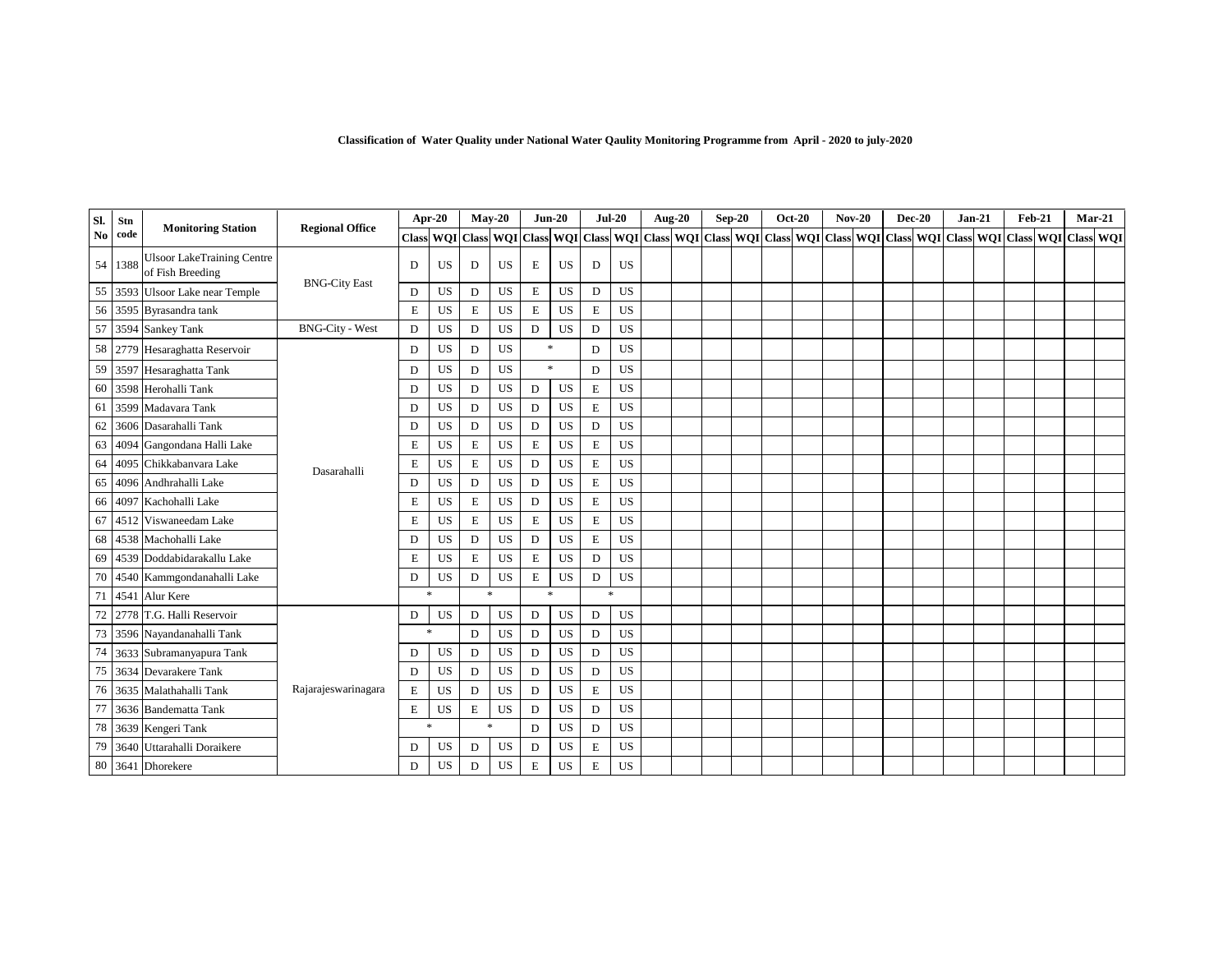| SI.            | Stn  |                           |                        |              | Apr-20    |                     | $May-20$  |             | $Jun-20$  |                    | $Jul-20$         | <b>Aug-20</b> |              | $Sep-20$ |               | <b>Oct-20</b> |              | $Nov-20$ | $Dec-20$         | $Jan-21$                   | Feb-21 |            |              | $Mar-21$ |
|----------------|------|---------------------------|------------------------|--------------|-----------|---------------------|-----------|-------------|-----------|--------------------|------------------|---------------|--------------|----------|---------------|---------------|--------------|----------|------------------|----------------------------|--------|------------|--------------|----------|
| N <sub>o</sub> | code | <b>Monitoring Station</b> | <b>Regional Office</b> | <b>Class</b> |           | WQI Class WQI Class |           |             | WQI       | <b>Class</b>       | <b>WOI</b> Class | <b>WQI</b>    | <b>Class</b> |          | WQI Class WQI |               | <b>Class</b> |          | <b>WQI</b> Class | <b>WQI</b> Class WQI Class |        | <b>WOI</b> | <b>Class</b> | WQI      |
| 81             |      | 4533 Ullal Lake           |                        |              |           | D                   | <b>US</b> | D           | <b>US</b> | D                  | US               |               |              |          |               |               |              |          |                  |                            |        |            |              |          |
| 82             | 4534 | Sompura Lake              |                        | Е            | <b>US</b> | E                   | US        | D           | US        | D                  | US               |               |              |          |               |               |              |          |                  |                            |        |            |              |          |
| 83             |      | 4535 Gubbalal kere        | Rajarajeswarinagara    | $\mathbf E$  | <b>US</b> | D                   | <b>US</b> | D           | <b>US</b> | E                  | US               |               |              |          |               |               |              |          |                  |                            |        |            |              |          |
| 84             |      | 4536 Hosakerehalli Lake   |                        | E            | <b>US</b> | D                   | US        | D           | US        | D                  | <b>US</b>        |               |              |          |               |               |              |          |                  |                            |        |            |              |          |
| 85             | 4537 | Chinnakurchi kere         |                        | D            | <b>US</b> | D                   | <b>US</b> | D           | <b>US</b> | D                  | <b>US</b>        |               |              |          |               |               |              |          |                  |                            |        |            |              |          |
| 86             |      | 3600 Shivapura tank       |                        | Е            | US        | D                   | <b>US</b> | D           | US        | E                  | US               |               |              |          |               |               |              |          |                  |                            |        |            |              |          |
| 87             | 3601 | Karihobanahalli lake      | Peenya                 | E            | <b>US</b> | D                   | <b>US</b> | E           | <b>US</b> | E                  | US               |               |              |          |               |               |              |          |                  |                            |        |            |              |          |
| 88             | 3624 | Puttnehalli Lake          |                        | Е            | US        | D                   | US        | D           | US        | D                  | US               |               |              |          |               |               |              |          |                  |                            |        |            |              |          |
| 89             |      | 3625 Hebbal Lake          |                        | Е            | US        | D                   | US        | D           | <b>US</b> | E                  | <b>US</b>        |               |              |          |               |               |              |          |                  |                            |        |            |              |          |
| 90             |      | 3626 Nagawara Tank        |                        | D            | <b>US</b> | D                   | <b>US</b> | D           | US        | E                  | <b>US</b>        |               |              |          |               |               |              |          |                  |                            |        |            |              |          |
| 91             | 3627 | Jakkur Lake               |                        | D            | US        | D                   | US        | E           | US        | $\mathbf E$        | <b>US</b>        |               |              |          |               |               |              |          |                  |                            |        |            |              |          |
| 92             | 3628 | Amruthahalli Lake         |                        | D            | US        | D                   | <b>US</b> |             | 业         | $\dot{\mathbf{x}}$ |                  |               |              |          |               |               |              |          |                  |                            |        |            |              |          |
| 93             | 3629 | Allasandra Tank           |                        | D            | US        | E                   | US        | D           | US        | D                  | US               |               |              |          |               |               |              |          |                  |                            |        |            |              |          |
| 94             | 3630 | Yelahanka Tank            | Yelahanka              | D            | US        | E                   | <b>US</b> | D           | <b>US</b> | E                  | <b>US</b>        |               |              |          |               |               |              |          |                  |                            |        |            |              |          |
| 95             |      | 4506 Abbigere Lake        |                        | D            | US        | D                   | US        | D           | US        | D                  | US               |               |              |          |               |               |              |          |                  |                            |        |            |              |          |
| 96             |      | 4507 Chelekere Lake       |                        | D            | US        | D                   | <b>US</b> | $\mathbf C$ | S         | E                  | <b>US</b>        |               |              |          |               |               |              |          |                  |                            |        |            |              |          |
| 97             |      | 4508 Singapura Lake       |                        | E            | <b>US</b> | E                   | <b>US</b> | D           | <b>US</b> | D                  | <b>US</b>        |               |              |          |               |               |              |          |                  |                            |        |            |              |          |
| 98             |      | 4509 Narasipura Lake      |                        | D            | US        | D                   | <b>US</b> | D           | US        | D                  | <b>US</b>        |               |              |          |               |               |              |          |                  |                            |        |            |              |          |
| 99             |      | 4510 Rachenahalli Lke     |                        | E            | US        | D                   | <b>US</b> | D           | US        | D                  | <b>US</b>        |               |              |          |               |               |              |          |                  |                            |        |            |              |          |
|                |      | 100 4511 Kogilu kere      |                        |              | $\ast$    |                     | $\ast$    |             | $\ast$    | $\ast$             |                  |               |              |          |               |               |              |          |                  |                            |        |            |              |          |
|                |      | 101 3632 Veerapura Tank   |                        | D            | US        | D                   | US        | D           | US        | $\mathbf E$        | <b>US</b>        |               |              |          |               |               |              |          |                  |                            |        |            |              |          |
| 102            |      | 4503 Madhure Tank         | Doddaballpura          | D            | US        | D                   | <b>US</b> | D           | US        | E                  | <b>US</b>        |               |              |          |               |               |              |          |                  |                            |        |            |              |          |
| 103            | 4505 | Nelamangala Lake          |                        | D            | <b>US</b> | D                   | <b>US</b> | D           | <b>US</b> | D                  | <b>US</b>        |               |              |          |               |               |              |          |                  |                            |        |            |              |          |
| 104            | 4513 | Arashinakunte Kere        | Nelamangala            | D            | US        | D                   | <b>US</b> | D           | <b>US</b> | D                  | <b>US</b>        |               |              |          |               |               |              |          |                  |                            |        |            |              |          |
| 105            | 3623 | Anekal Doddakere Tank     | Anekal                 | E            | US        | D                   | <b>US</b> | $\mathbf D$ | <b>US</b> | D                  | US               |               |              |          |               |               |              |          |                  |                            |        |            |              |          |
|                |      | 106 3642 Jigani tank      |                        | D            | US        | D                   | <b>US</b> | D           | US        | D                  | <b>US</b>        |               |              |          |               |               |              |          |                  |                            |        |            |              |          |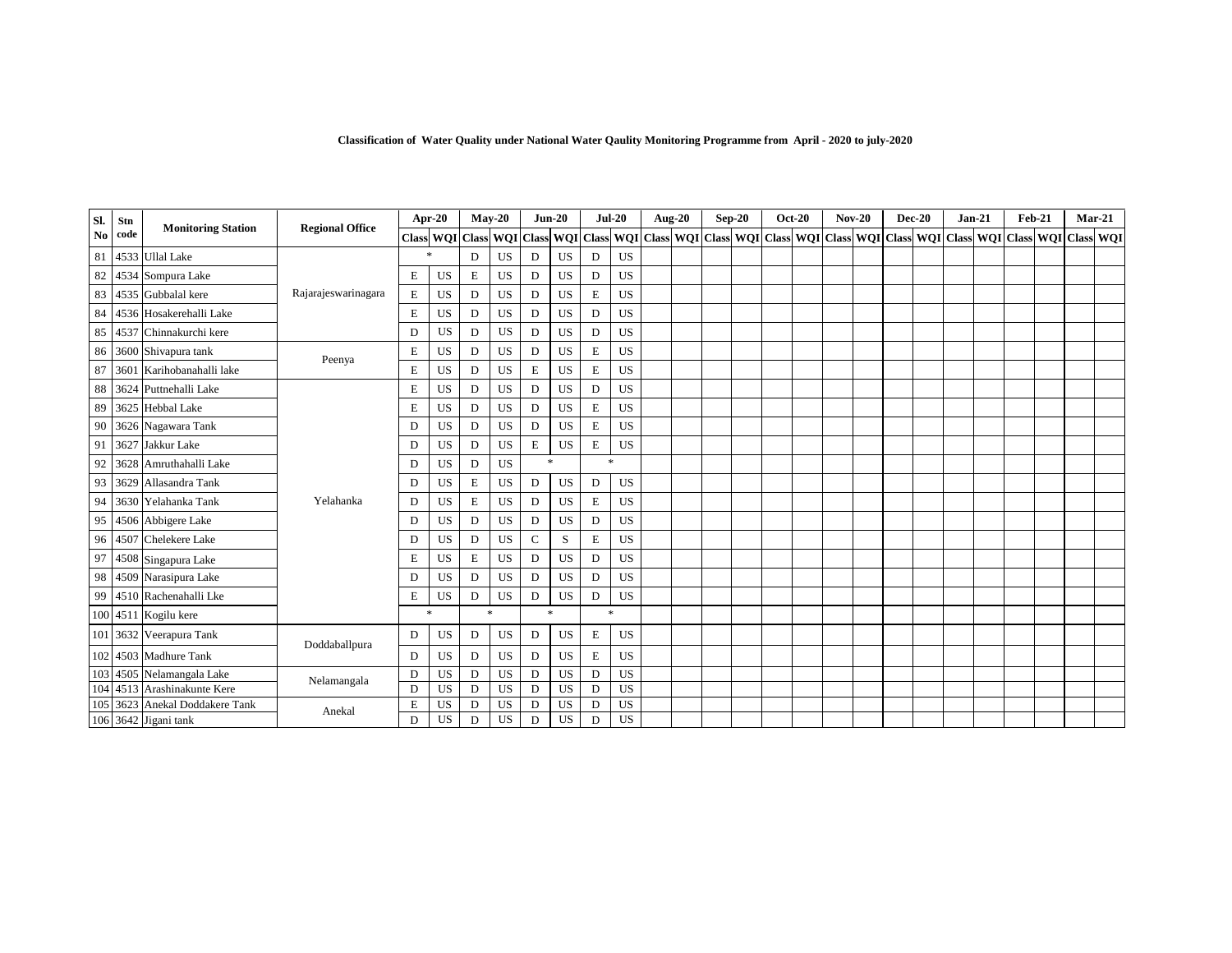| SI. | Stn  |                                |                        |              | Apr-20     |             | $May-20$  | $Jun-20$     |           | $Jul-20$    |           | Aug-20 | $Sep-20$ | <b>Oct-20</b> |  | $Nov-20$ | <b>Dec-20</b> | $Jan-21$ | <b>Feb-21</b>                                                                                                                                                                                                                |  | Mar-21 |
|-----|------|--------------------------------|------------------------|--------------|------------|-------------|-----------|--------------|-----------|-------------|-----------|--------|----------|---------------|--|----------|---------------|----------|------------------------------------------------------------------------------------------------------------------------------------------------------------------------------------------------------------------------------|--|--------|
| No  | code | <b>Monitoring Station</b>      | <b>Regional Office</b> | <b>Class</b> | <b>WQI</b> |             |           |              |           |             |           |        |          |               |  |          |               |          | Class    WQI    Class    WQI    Class    WQI    Class    WQI    Class    WQI    Class    WQI    Class    WQI    Class    WQI    Class    WQI    Class    WQI    Class    WQI    Class    WQI    Class    WQI    Class    WQI |  |        |
| 107 |      | 3644 Mulbhagal lake            |                        | D            | US         | D           | <b>US</b> | $\ast$       |           | ×.          |           |        |          |               |  |          |               |          |                                                                                                                                                                                                                              |  |        |
| 108 |      | 3645 Devarayasamudra lake      |                        | D            | US         | D           | US        | $\ast$       |           |             | *         |        |          |               |  |          |               |          |                                                                                                                                                                                                                              |  |        |
| 109 |      | 3646 Narasapura lake           | Kolar                  | D            | US         | D           | <b>US</b> | D            | US        | D           | US        |        |          |               |  |          |               |          |                                                                                                                                                                                                                              |  |        |
|     |      | 110 3647 Huledanahalli lake    |                        | *            |            | $\ast$      |           |              |           |             |           |        |          |               |  |          |               |          |                                                                                                                                                                                                                              |  |        |
| 111 |      | 3637 Byramangala tank          |                        | D            | US         | D           | US        | D            | US        | E           | <b>US</b> |        |          |               |  |          |               |          |                                                                                                                                                                                                                              |  |        |
| 112 |      | 4501 Manchanabale Dam          | Ramanagara             | D            | US         | D           | <b>US</b> | Ε            | US        | D           | <b>US</b> |        |          |               |  |          |               |          |                                                                                                                                                                                                                              |  |        |
| 113 |      | 4502 Ramammana Kere            |                        | D            | US         | D           | <b>US</b> | Ε            | <b>US</b> | E           | <b>US</b> |        |          |               |  |          |               |          |                                                                                                                                                                                                                              |  |        |
|     |      | 114 3648 Mydala Tank           |                        | D            | US         | D           | US        | D            | US        | ${\rm D}$   | US        |        |          |               |  |          |               |          |                                                                                                                                                                                                                              |  |        |
| 115 |      | 3649 Bugudanahalli lake        |                        | D            | US         | D           | US        | D            | US        | ${\rm D}$   | <b>US</b> |        |          |               |  |          |               |          |                                                                                                                                                                                                                              |  |        |
|     |      | 116 3650 Melekote              |                        | D            | <b>US</b>  | D           | <b>US</b> | D            | US        | D           | <b>US</b> |        |          |               |  |          |               |          |                                                                                                                                                                                                                              |  |        |
|     |      | 117 3651 Bheemsandra tank      | Tumakuru               | D            | US         | D           | US        | Ε            | US        | E           | US        |        |          |               |  |          |               |          |                                                                                                                                                                                                                              |  |        |
|     |      | 118 3652 Pavagada tank         |                        |              | $\ast$     |             | $\ast$    | $\ast$       |           |             | $\ast$    |        |          |               |  |          |               |          |                                                                                                                                                                                                                              |  |        |
| 119 |      | 3653 Doddakere tank            |                        | D            | US         | D           | US        | $\mathsf{C}$ | S         | D           | <b>US</b> |        |          |               |  |          |               |          |                                                                                                                                                                                                                              |  |        |
|     |      | 120 3654 Gottigere lake        |                        | D            | US         | E           | US        | D            | US        | D           | US        |        |          |               |  |          |               |          |                                                                                                                                                                                                                              |  |        |
| 121 |      | 3655 Mathikere                 |                        | D            | US         | D           | US        | $\mathbf{x}$ |           |             | $\ast$    |        |          |               |  |          |               |          |                                                                                                                                                                                                                              |  |        |
| 122 |      | 3559 Hullige tank              |                        | D            | <b>US</b>  | C           | S         | D            | US        | D           | <b>US</b> |        |          |               |  |          |               |          |                                                                                                                                                                                                                              |  |        |
|     |      | 123 3560 Mavenakere            | Raichur                | Ε            | <b>US</b>  | E           | <b>US</b> | Ε            | US        | E           | US        |        |          |               |  |          |               |          |                                                                                                                                                                                                                              |  |        |
| 124 |      | 3561 Hundikere                 |                        | D            | US         | D           | <b>US</b> | D            | US        | ${\rm D}$   | US        |        |          |               |  |          |               |          |                                                                                                                                                                                                                              |  |        |
| 125 | 4092 | Manchalpur Tank,<br>Manchalpur |                        | Ε            | <b>US</b>  | E           | US        | E            | <b>US</b> | $\mathbf E$ | US        |        |          |               |  |          |               |          |                                                                                                                                                                                                                              |  |        |
|     |      | 126 3582 Hebbal lake           |                        | 丛            |            | $\ast$      |           | Е            | <b>US</b> | E           | US        |        |          |               |  |          |               |          |                                                                                                                                                                                                                              |  |        |
| 127 |      | 3583 Kukkarahalli lake         |                        | D            | US         | D           | <b>US</b> | D            | US        | D           | US        |        |          |               |  |          |               |          |                                                                                                                                                                                                                              |  |        |
|     |      | 128 3584 Dalavai lake          |                        | Ε            | US         | E           | US        | E            | <b>US</b> | E           | US        |        |          |               |  |          |               |          |                                                                                                                                                                                                                              |  |        |
| 129 |      | 3585 Yennehole lake            | Mysuru                 | E            | US         | $\mathbf E$ | US        | E            | US        | $\mathbf E$ | US        |        |          |               |  |          |               |          |                                                                                                                                                                                                                              |  |        |
|     |      | 130 3586 Limbhabudi lake       |                        | D            | US         | D           | <b>US</b> | D            | US        | D           | US        |        |          |               |  |          |               |          |                                                                                                                                                                                                                              |  |        |
|     |      | 131 3587 Shettykere lake       |                        | D            | <b>US</b>  | D           | US        | D            | US        | D           | US        |        |          |               |  |          |               |          |                                                                                                                                                                                                                              |  |        |
|     |      | 132 3588 Karanjikere           |                        | D            | <b>US</b>  | D           | US        | D            | US        | D           | US        |        |          |               |  |          |               |          |                                                                                                                                                                                                                              |  |        |

#### **Lakes/ Tanks Water Samples Classification for the month of April - 2020 to July - 2020 of Karnataka other than Bengaluru Urban & Rural District**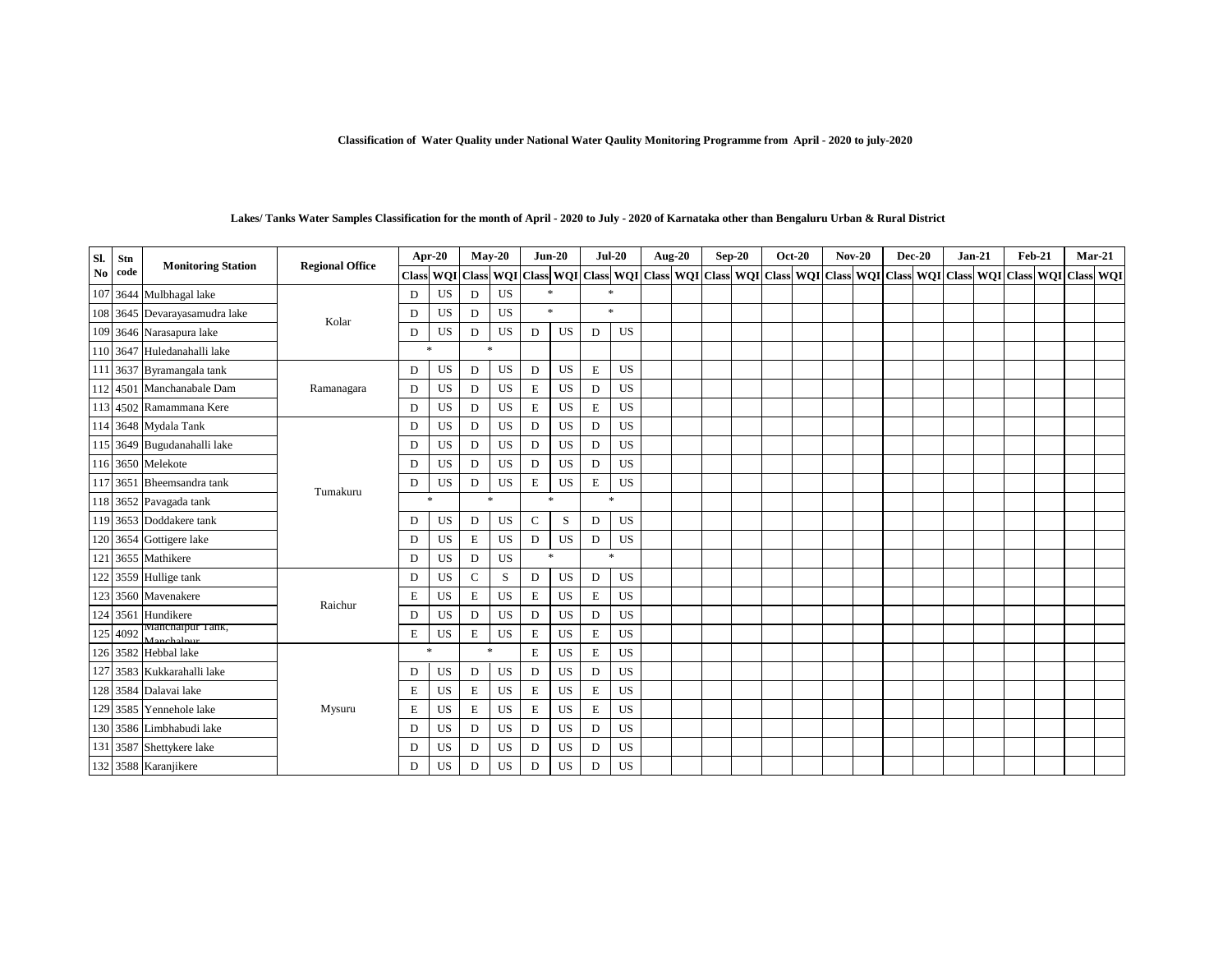| Classification of Water Quality under National Water Qaulity Monitoring Programme from April - 2020 to july-2020 |  |  |  |  |  |  |
|------------------------------------------------------------------------------------------------------------------|--|--|--|--|--|--|
|                                                                                                                  |  |  |  |  |  |  |

| Sl.                    | Stn  | <b>Monitoring Station</b>        | <b>Regional Office</b> |              | Apr-20       |               | $Mav-20$                          |              | $Jun-20$           |              | $Jul-20$           | <b>Aug-20</b> | $Sep-20$ | <b>Oct-20</b> | $Nov-20$ | <b>Dec-20</b>                                                                                                 | $Jan-21$ | $Feb-21$ | $Mar-21$            |  |
|------------------------|------|----------------------------------|------------------------|--------------|--------------|---------------|-----------------------------------|--------------|--------------------|--------------|--------------------|---------------|----------|---------------|----------|---------------------------------------------------------------------------------------------------------------|----------|----------|---------------------|--|
| $\mathbf{N}\mathbf{o}$ | code |                                  |                        |              |              |               |                                   |              |                    |              |                    |               |          |               |          | Class WOI Class WOI Class WOI Class WOI Class WOI Class WOI Class WOI Class WOI Class WOI Class WOI Class WOI |          |          | Class WQI Class WQI |  |
|                        |      | 133 3656 Nallikatte kere         |                        |              | $\mathbf{x}$ |               | $\ast$                            |              | $\ast$             | $\ast$       |                    |               |          |               |          |                                                                                                               |          |          |                     |  |
|                        |      | 134 3657 Kaachahalli koppalukere |                        | E            | US           | E             | US                                | E            | US                 | $\,$ E       | US                 |               |          |               |          |                                                                                                               |          |          |                     |  |
|                        |      | 135 3658 Kallakatte kere         |                        |              | $\ast$       |               | $\frac{d\mathbf{x}}{d\mathbf{x}}$ |              | $\ast$             | $\ast$       |                    |               |          |               |          |                                                                                                               |          |          |                     |  |
|                        |      | 136 3659 Mathana kere            |                        | E            | US           | $\mathbf E$   | <b>US</b>                         | $\mathbf E$  | <b>US</b>          | $\mathbf E$  | <b>US</b>          |               |          |               |          |                                                                                                               |          |          |                     |  |
|                        |      | 137 3660 Hunasina kere           |                        | $\mathsf{C}$ | S            | $\mathcal{C}$ | S                                 | $\mathbf C$  | S                  | $\mathsf{C}$ | S                  |               |          |               |          |                                                                                                               |          |          |                     |  |
|                        |      | 138 3661 Kokkanaghattadodda kere |                        | E            | US           | $\mathbf E$   | <b>US</b>                         | E            | <b>US</b>          | $\mathbf D$  | US                 |               |          |               |          |                                                                                                               |          |          |                     |  |
| 139                    |      | 3662 Kawshikakere                |                        | $\mathsf{C}$ | S            | $\mathsf{C}$  | S                                 | $\mathbf C$  | S                  | $\mathbf C$  | S                  |               |          |               |          |                                                                                                               |          |          |                     |  |
|                        |      | 140 3663 Joladakatte             |                        | $\mathsf{C}$ | S            | $\mathsf{C}$  | S                                 |              | $\ast$             | $\mathbf C$  | S                  |               |          |               |          |                                                                                                               |          |          |                     |  |
|                        |      | 141 3664 Basavanahallikere       |                        |              | *            |               | $\ast$                            |              | $\ast$             | $\ast$       |                    |               |          |               |          |                                                                                                               |          |          |                     |  |
|                        |      | 142 3665 Lingappanakatte         |                        | $\mathsf{C}$ | $\mathbf S$  | $\mathsf C$   | $\mathbf S$                       | $\mathbf C$  | S                  | $\mathbf C$  | $\,$ S             |               |          |               |          |                                                                                                               |          |          |                     |  |
|                        |      | 143 3666 Ganigarahosahallikere   | Hassan                 |              | $\ast$       |               | $\ast$                            |              | $\ast$             | $\ast$       |                    |               |          |               |          |                                                                                                               |          |          |                     |  |
| 144                    |      | 3667 Sathenahallidoddakere       |                        | $\mathsf{C}$ | S            | $\mathsf{C}$  | S                                 |              | $\dot{\mathbf{x}}$ |              | $\dot{\mathbf{x}}$ |               |          |               |          |                                                                                                               |          |          |                     |  |
|                        |      | 145 3668 Sodharahallikere        |                        | $\mathsf{C}$ | S            | $\mathsf{C}$  | S                                 | $\mathsf{C}$ | S                  | $\mathsf{C}$ | S                  |               |          |               |          |                                                                                                               |          |          |                     |  |
|                        |      | 146 3669 Sheleramanahallikere    |                        | $\mathbf C$  | S            | $\mathsf{C}$  | S                                 | $\mathsf{C}$ | S                  | $\mathsf{C}$ | S                  |               |          |               |          |                                                                                                               |          |          |                     |  |
|                        |      | 147 3670 Hainarakatte            |                        |              | $\ast$       |               | $\ast$                            |              | $\ast$             | $\ast$       |                    |               |          |               |          |                                                                                                               |          |          |                     |  |
|                        |      | 148 3671 Hanumanthapurakatte     |                        |              | $\ast$       |               | $\ast$                            |              | $\ast$             | $\ast$       |                    |               |          |               |          |                                                                                                               |          |          |                     |  |
|                        |      | 149 3672 Sankalapurakere         |                        |              | $\ast$       |               | $\ast$                            |              | $\ast$             | $\ast$       |                    |               |          |               |          |                                                                                                               |          |          |                     |  |
|                        |      | 150 3673 Havalikere              |                        |              | $\ast$       |               | $\ast$                            | $\mathbf E$  | <b>US</b>          | $\,$ E       | <b>US</b>          |               |          |               |          |                                                                                                               |          |          |                     |  |
|                        |      | 151 3674 Sathamangalakere        |                        | C            | S            | $\mathsf{C}$  | S                                 |              | $*$                | $\mathbf C$  | S                  |               |          |               |          |                                                                                                               |          |          |                     |  |
|                        |      | 152 3675 B. Kalehallikere        |                        |              | $\ast$       |               | $\ast$                            |              | $\ast$             | $\ast$       |                    |               |          |               |          |                                                                                                               |          |          |                     |  |
|                        |      | 153 3676 Thavenahallikere        |                        | $\mathsf{C}$ | S            | $\mathsf{C}$  | S                                 | $\mathsf{C}$ | S                  | $\mathbf C$  | S                  |               |          |               |          |                                                                                                               |          |          |                     |  |
|                        |      | 154 3677 Sharanabasveshwara kere | Kalaburagi             | Е            | US           | E             | <b>US</b>                         | Е            | <b>US</b>          | $\,$ E       | US                 |               |          |               |          |                                                                                                               |          |          |                     |  |
|                        |      | 155 3678 Ninjampura tank         | Bidar                  |              | $\ast$       |               | $\ast$                            |              | $*$                |              | $\dot{\mathbf{x}}$ |               |          |               |          |                                                                                                               |          |          |                     |  |
|                        |      | 156 3679 Bhutanala lake          | Vijayapura             | ${\bf C}$    | ${\bf S}$    | D             | US                                | E            | US                 | D            | US                 |               |          |               |          |                                                                                                               |          |          |                     |  |
|                        |      | 157 3680 Killa lake              |                        | ${\bf C}$    | ${\bf S}$    | $\mathcal{C}$ | S                                 | $\mathbf C$  | S                  | $\mathbf C$  | S                  |               |          |               |          |                                                                                                               |          |          |                     |  |
|                        |      | 158 3681 Angol MI tank           | Belgavi                | $\mathbf E$  | US           | D             | US                                | D            | US                 | D            | US                 |               |          |               |          |                                                                                                               |          |          |                     |  |
|                        |      | 159 3682 Kakati pond             |                        | D            | US           | E             | US                                | E            | US                 | $\mathbf E$  | US                 |               |          |               |          |                                                                                                               |          |          |                     |  |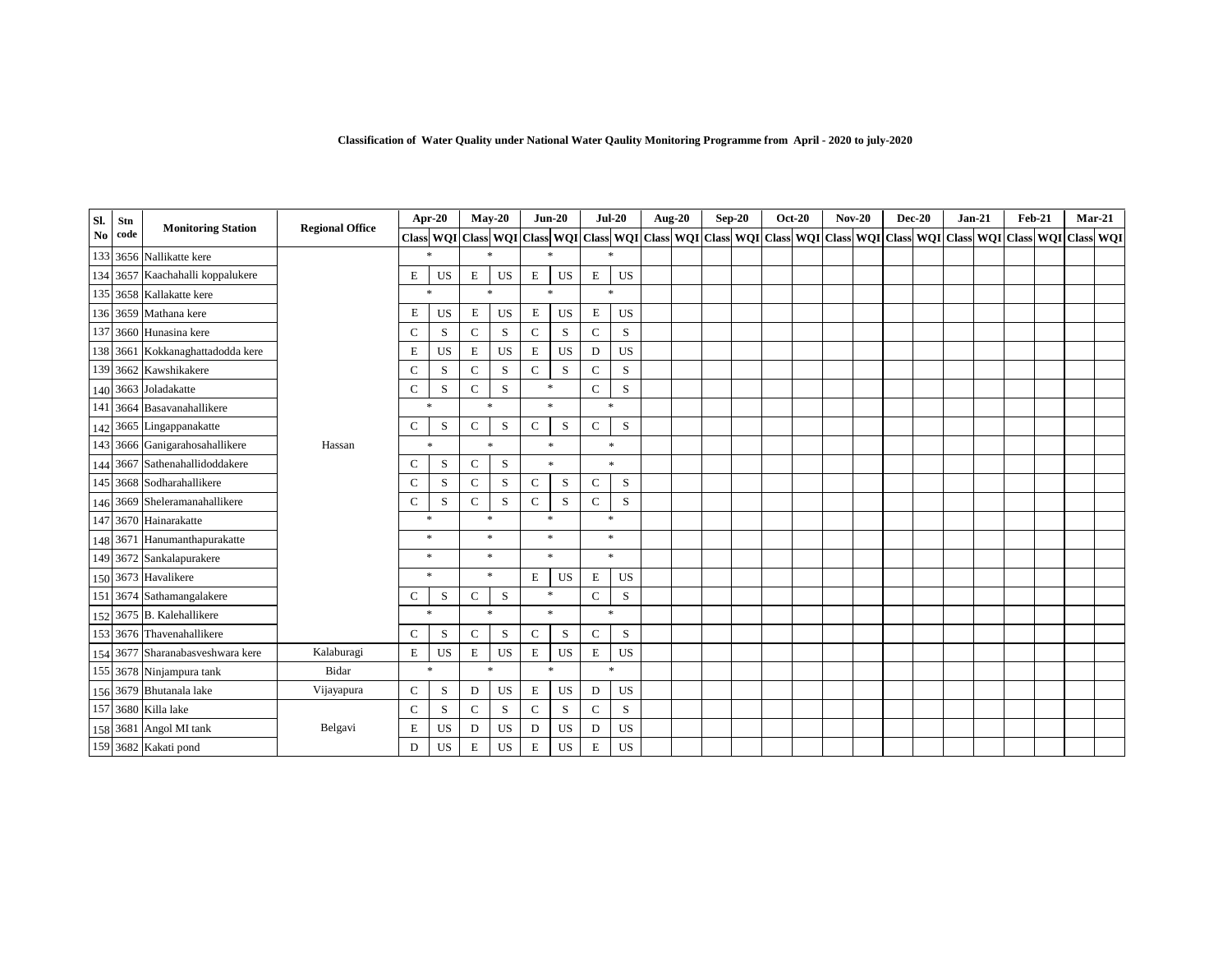| Sl. | Stn<br>No code | <b>Monitoring Station</b>              | <b>Regional Office</b> | Apr-20       |              | $May-20$ |                               | $Jun-20$     |           | <b>Jul-20</b> |           | Aug- $20$ |  | $Sep-20$ |  | <b>Oct-20</b> |  | $Nov-20$ |  | <b>Dec-20</b> |  | $Jan-21$ |  | <b>Feb-21</b> |                                                                                                                                     | Mar-21 |  |
|-----|----------------|----------------------------------------|------------------------|--------------|--------------|----------|-------------------------------|--------------|-----------|---------------|-----------|-----------|--|----------|--|---------------|--|----------|--|---------------|--|----------|--|---------------|-------------------------------------------------------------------------------------------------------------------------------------|--------|--|
|     |                |                                        |                        |              |              |          | Class WQI Class WQI Class WQI |              |           |               |           |           |  |          |  |               |  |          |  |               |  |          |  |               | Class   WQI   Class   WQI   Class   WQI   Class   WQI   Class   WQI   Class   WQI   Class   WQI   Class   WQI   Class   WQI   Class |        |  |
|     |                | 160 3683 Herekere                      | Dharwad                | D            | <b>US</b>    | D        | US                            | D            | US        | D             | <b>US</b> |           |  |          |  |               |  |          |  |               |  |          |  |               |                                                                                                                                     |        |  |
|     |                | 161 3684 Kelegere                      |                        | D            | US           | D        | US                            | D            | <b>US</b> | D             | <b>US</b> |           |  |          |  |               |  |          |  |               |  |          |  |               |                                                                                                                                     |        |  |
|     |                | 162 3685 Navalooru lake                |                        | D            | US           | D        | US                            | D            | US        | D             | US        |           |  |          |  |               |  |          |  |               |  |          |  |               |                                                                                                                                     |        |  |
|     |                | 163 3686 Nirasagarakere                |                        | С            | <sub>S</sub> | C        | S                             | C            | S         | C             | S         |           |  |          |  |               |  |          |  |               |  |          |  |               |                                                                                                                                     |        |  |
|     |                | 164 3687 Nuggikere                     |                        | D            | US           | D        | US                            | D            | US        | D             | US        |           |  |          |  |               |  |          |  |               |  |          |  |               |                                                                                                                                     |        |  |
|     |                | 165 3688 Sadanakere                    |                        | D            | US           | D        | US                            | D            | US        | D             | <b>US</b> |           |  |          |  |               |  |          |  |               |  |          |  |               |                                                                                                                                     |        |  |
|     |                | 166 3689 Someshwarakere                |                        | D            | US           | D        | US                            | D            | US        | D             | <b>US</b> |           |  |          |  |               |  |          |  |               |  |          |  |               |                                                                                                                                     |        |  |
|     |                | 167 3690 Unakalkere                    |                        | D            | US           | D        | US                            | D            | US        | D             | US        |           |  |          |  |               |  |          |  |               |  |          |  |               |                                                                                                                                     |        |  |
|     |                | 168 3691 Vimanabhuthikere              |                        | $\mathsf{C}$ | S            | C.       | S                             | $\mathbf C$  | S         | C             | S         |           |  |          |  |               |  |          |  |               |  |          |  |               |                                                                                                                                     |        |  |
|     |                | 169 3692 Kunduvadakere                 |                        | C            | <sub>S</sub> | С        | S                             | $\mathbf C$  | S         | C             | S         |           |  |          |  |               |  |          |  |               |  |          |  |               |                                                                                                                                     |        |  |
|     |                | 170 3693 Bhathikere                    | Davangere              | D            | US           | D        | US                            | D            | US        | Е             | US        |           |  |          |  |               |  |          |  |               |  |          |  |               |                                                                                                                                     |        |  |
|     |                | 171 3694 Shanthisagarkere              |                        | C            | <sub>S</sub> | С        | S                             | $\mathbf C$  | S         | C             | S         |           |  |          |  |               |  |          |  |               |  |          |  |               |                                                                                                                                     |        |  |
|     |                | 172 3695 Kondajjikere                  |                        | D            | US           | D        | US                            | $\mathsf{C}$ | S         | C             | S         |           |  |          |  |               |  |          |  |               |  |          |  |               |                                                                                                                                     |        |  |
|     |                | 173 3696 Aianakere                     |                        | E            | US           | Е        | <b>US</b>                     | E            | US        | Е             | US        |           |  |          |  |               |  |          |  |               |  |          |  |               |                                                                                                                                     |        |  |
|     |                | $174$ 3697 Mattadakere                 | Chitradurga            | E            | US           | E        | <b>US</b>                     | D            | <b>US</b> | D             | <b>US</b> |           |  |          |  |               |  |          |  |               |  |          |  |               |                                                                                                                                     |        |  |
|     |                | 175 $\vert$ 3565 $\vert$ Pilikula tank | Mangaluru              | B            | S            | B        | S                             | B            | S         | B             | S         |           |  |          |  |               |  |          |  |               |  |          |  |               |                                                                                                                                     |        |  |

**Classification of Water Quality under National Water Qaulity Monitoring Programme from April - 2020 to july-2020**

#### Note:  $* - N_0$  Water in the River/ Reservior/ Lake/Tank/Samples were not Collected.

NI-Newly Identified during April-2019

Class "A" – Drinking water source without conventional treatment but after disinfection.

Class "B" – Out door bathing (organized)

Class "C" – Drinking Water Source with conventional treatment followed by disinfection.

Class "D" – Propagation of wild life, fisheries

Class "E" – Irrigation, Industrial cooling, Controlled Waste disposal

**WQI = Water Quality Index, S means Satisfactory, US means Unsatisfactory**

WQI - Water Quality Index : (  $DO ≥ 4$  mg/L BOD ≤ 3 mg/L FC ≤ 2500 MPN/100 ml & TC≤ 5000 MPN/100 ml ).

Chief Scientific Officer - 1 Sd/-